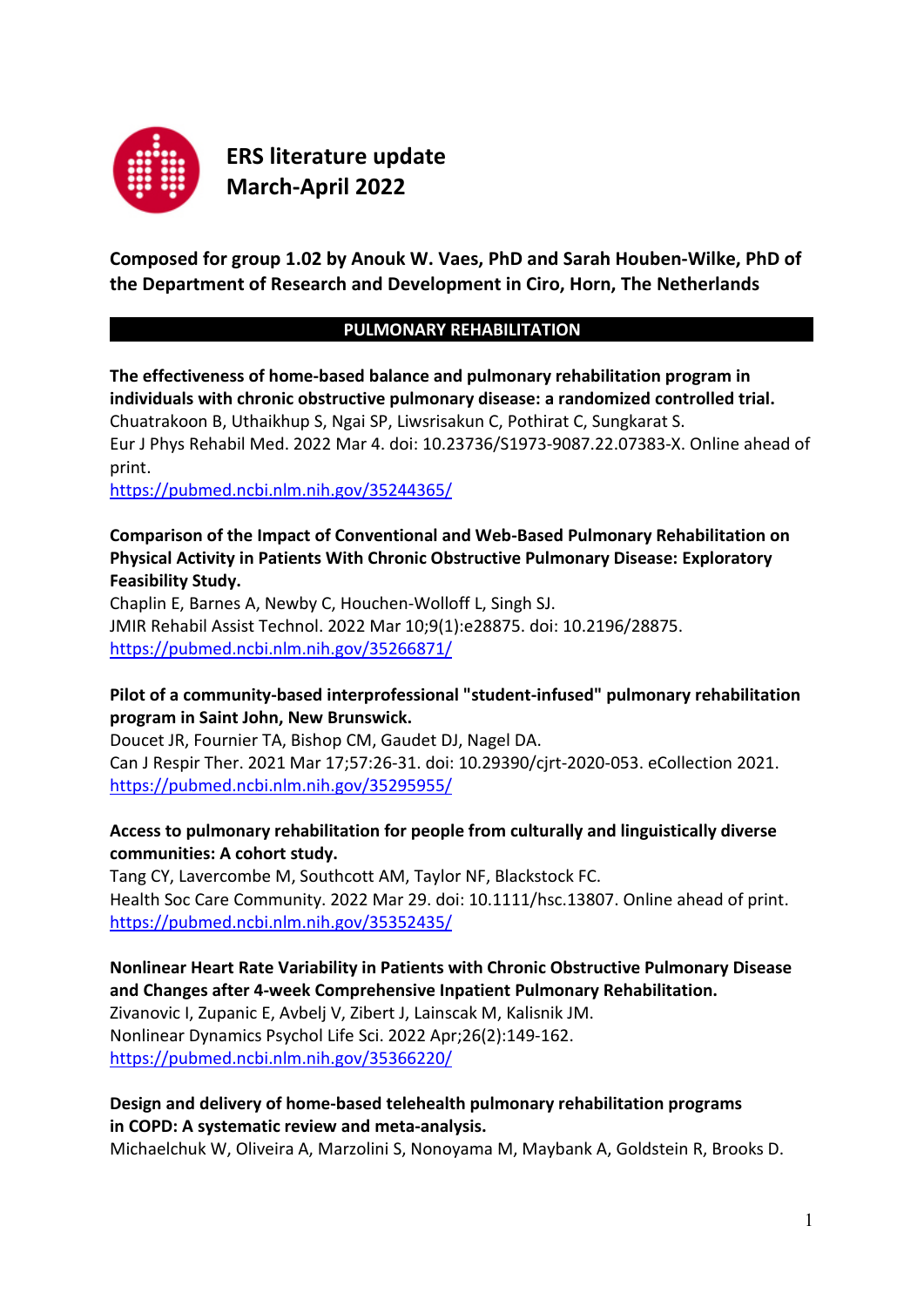Int J Med Inform. 2022 Mar 31;162:104754. doi: 10.1016/j.ijmedinf.2022.104754. Online ahead of print. <https://pubmed.ncbi.nlm.nih.gov/35395474/>

**Implementing a choice of pulmonary rehabilitation models in chronic obstructive pulmonary disease (HomeBase2 trial): protocol for a cluster randomised controlled trial**. Holland AE, Jones AW, Mahal A, Lannin NA, Cox N, Hepworth G, O'Halloran P, McDonald CF. BMJ Open. 2022 Apr 11;12(4):e057311. doi: 10.1136/bmjopen-2021-057311. <https://pubmed.ncbi.nlm.nih.gov/35410931/>

**The effectiveness of short-term pulmonary rehabilitation program in patients with comorbid asthma, chronic obstructive pulmonary disease and obesity.** Huivaniuk O, Stupnytska H, Fediv O, Bocharov A. J Med Life. 2022 Feb;15(2):196-201. doi: 10.25122/jml-2021-0050. <https://pubmed.ncbi.nlm.nih.gov/35419107/>

**Evaluation of YouTube Videos as a Source of Information on Pulmonary Rehabilitation for COPD.** 

Yoo M, Bang MH, Jang CW. Respir Care. 2022 May;67(5):534-542. doi: 10.4187/respcare.09651. <https://pubmed.ncbi.nlm.nih.gov/35473848/>

**Community-Based Pulmonary Rehabilitation Programs in Individuals With COPD.**  Barbosa M, Andrade R, de Melo CA, Torres R. Respir Care. 2022 May;67(5):579-593. doi: 10.4187/respcare.09627. <https://pubmed.ncbi.nlm.nih.gov/35473839/>

**Effectiveness of home-based pulmonary rehabilitation programs for patients with chronic obstructive pulmonary disease (COPD): systematic review.**

Stafinski T, Nagase FI, Avdagovska M, Stickland MK, Menon D. BMC Health Serv Res. 2022 Apr 26;22(1):557. doi: 10.1186/s12913-022-07779-9. <https://pubmed.ncbi.nlm.nih.gov/35473597/>

**SPACE FOR COPD delivered as a maintenance programme on pulmonary rehabilitation discharge: protocol of a randomised controlled trial evaluating the long-term effects on exercise tolerance and mental well-being.**

Alqahtani KA, Gerlis C, Nolan CM, Gardiner N, Szczepura A, Man W, Singh SJ, Houchen-Wolloff L.

BMJ Open. 2022 Apr 25;12(4):e055513. doi: 10.1136/bmjopen-2021-055513. <https://pubmed.ncbi.nlm.nih.gov/35470190/>

## **EXERCISE TESTING AND TRAINING**

**Phenotyping Cardiopulmonary Exercise Limitations in Chronic Obstructive Pulmonary Disease.** 

Gelinas J, Harper M, Sasso J, Wright S, Melzer B, Agar G, Guenette J, duManoir G, Roman M, Rolf JD, Eves N.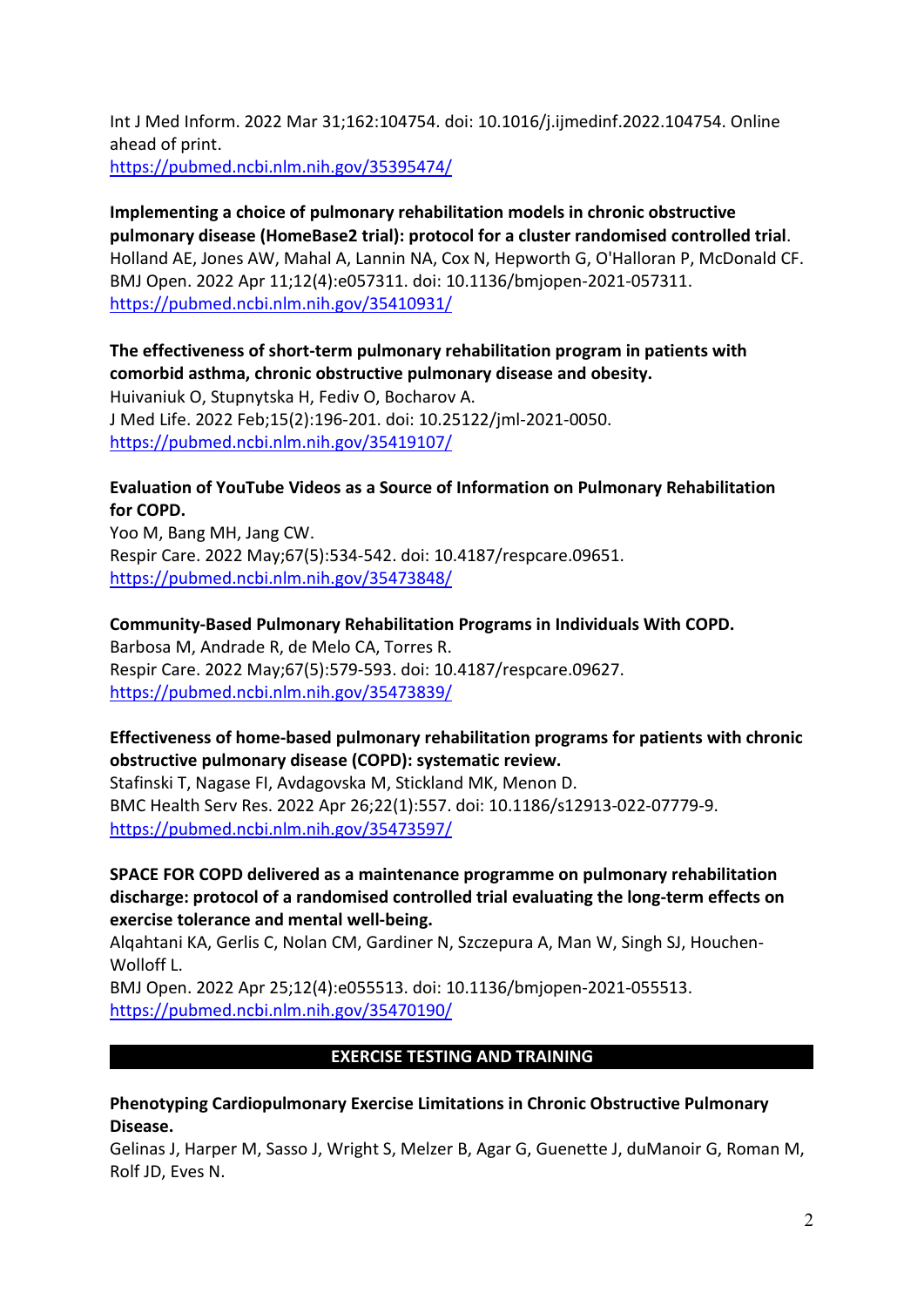Front Physiol. 2022 Feb 15;13:816586. doi: 10.3389/fphys.2022.816586. eCollection 2022. <https://pubmed.ncbi.nlm.nih.gov/35242051/>

#### **The relationship between peak inspiratory flow and hand grip strength measurement in men with mild chronic obstructive pulmonary disease.**

Tsuburai T, Komase Y, Tsuruoka H, Oyama B, Muraoka H, Hida N, Kobayashi T, Matsushima S. BMC Pulm Med. 2022 Feb 17;22(1):65. doi: 10.1186/s12890-022-01858-7. <https://pubmed.ncbi.nlm.nih.gov/35177056/>

### **A pilot crossover trial assessing the exercise performance patients chronic obstructive pulmonary disease.**

Chao KY, Liu WL, Nassef Y, Lai PZ, Wang JS. Sci Rep. 2022 Mar 9;12(1):4158. doi: 10.1038/s41598-022-07698-z. <https://pubmed.ncbi.nlm.nih.gov/35264615/>

#### **Assessments and Targeted Rehabilitation Therapies for Diaphragmatic Dysfunction in Patients with Chronic Obstructive Pulmonary Disease: A Narrative Review.**

Chen Y, Li P, Wang J, Wu W, Liu X. Int J Chron Obstruct Pulmon Dis. 2022 Mar 3;17:457-473. doi: 10.2147/COPD.S338583. eCollection 2022.

<https://pubmed.ncbi.nlm.nih.gov/35273448/>

### **A randomized, crossover, placebo controlled, double blind trial of the effects of tiotropium-olodaterol on neuromuscular performance during exercise in COPD.**

Cao M, Calmelat RA, Kierstead P, Carraro N, Stringer WW, Porszasz J, Casaburi R, Rossiter HB. J Appl Physiol (1985). 2022 Mar 24. doi: 10.1152/japplphysiol.00332.2021. Online ahead of print.

<https://pubmed.ncbi.nlm.nih.gov/35323052/>

### **Use of a Wearable Biosensor to Study Heart Rate Variability in Chronic Obstructive Pulmonary Disease and Its Relationship to Disease Severity.**

Park SC, Saiphoklang N, Jung D, Gomez D, Phillips JE, Dolezal BA, Tashkin DP, Barjaktarevic I, Cooper CB.

Sensors (Basel). 2022 Mar 15;22(6):2264. doi: 10.3390/s22062264. <https://pubmed.ncbi.nlm.nih.gov/35336436/>

### **Impaired Ventilatory Efficiency, Dyspnea and Exercise Intolerance in Chronic Obstructive Pulmonary Disease: Results from the CanCOLD Study.**

Phillips DB, Elbehairy AF, James MD, Vincent SG, Milne KM, de-Torres JP, Neder JA, Kirby M, Jensen D, Stickland MK, Guenette JA, Smith BM, Aaron SD, Tan WC, Bourbeau J, O'Donnell DE; CanCOLD Collaborative Research Group and the Canadian Respiratory Research Network.Am J Respir Crit Care Med. 2022 Mar 25. doi: 10.1164/rccm.202109-2171OC. Online ahead of print.

<https://pubmed.ncbi.nlm.nih.gov/35333135/>

### **Effectiveness of 12-week inspiratory muscle training with manual therapy in patients with COPD: A randomized controlled study.**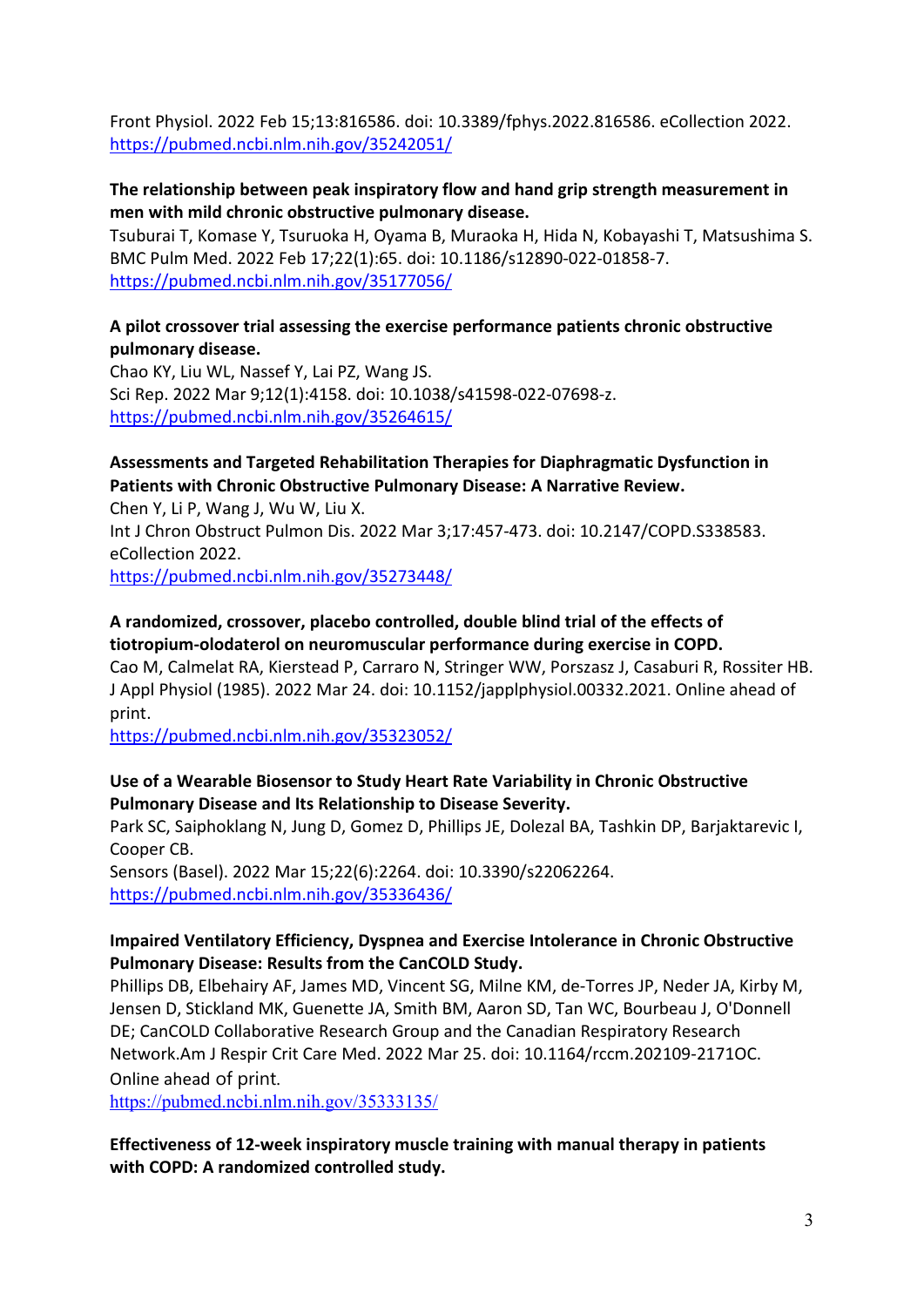Buran Cirak Y, Yilmaz Yelvar GD, Durustkan Elbasi N. Clin Respir J. 2022 Mar 24. doi: 10.1111/crj.13486. Online ahead of print. <https://pubmed.ncbi.nlm.nih.gov/35332685/>

## **Stronger correlation of peak oxygen uptake with distance of incremental shuttle walk test than 6-min walk test in patients with COPD: a systematic review and meta-analysis.**

Chae G, Ko EJ, Lee SW, Kim HJ, Kwak SG, Park D, Ra SW. BMC Pulm Med. 2022 Mar 24;22(1):102. doi: 10.1186/s12890-022-01897-0. <https://pubmed.ncbi.nlm.nih.gov/35331171/>

### **Electrical activity and fatigue of respiratory and locomotor muscles in obstructive respiratory diseases during field walking test.**

Cavalcanti JD, Fregonezi GAF, Sarmento AJ, Bezerra T, Gualdi LP, Pennati F, Aliverti A, Resqueti VR.

PLoS One. 2022 Apr 1;17(4):e0266365. doi: 10.1371/journal.pone.0266365. eCollection 2022.

<https://pubmed.ncbi.nlm.nih.gov/35363800/>

## **A basic tool to determine exercise capacity in COPD: 4-meter gait speed.**

Karcıoğlu O, Sarınç Ulaşlı S, Demir AU. Tuberk Toraks. 2022 Mar;70(1):54-62. doi: 10.5578/tt.20229907. <https://pubmed.ncbi.nlm.nih.gov/35362305/>

**Intra- and Inter-Rater Reproducibility of the Face-to-Face and Tele-Assessment of Timedup and Go and 5-Times Sit-to-Stand Tests in Patients with Chronic Obstructive Pulmonary Disease.**

Ozsoy I, Kodak MI, Kararti C, Ozsoy G, Erturk A, Kahraman T. COPD. 2022;19(1):125-132. doi: 10.1080/15412555.2022.2038119. <https://pubmed.ncbi.nlm.nih.gov/35385377/>

## **Effect of neuromuscular electrical stimulation on exercise capacity in patients with severe chronic obstructive pulmonary disease: A randomised controlled trial.**

Péran L, Beaumont M, Le Ber C, Le Mevel P, Berriet AC, Nowak E, Consigny M, Couturaud F. Clin Rehabil. 2022 Apr 11:2692155221091802. doi: 10.1177/02692155221091802. Online ahead of print.

<https://pubmed.ncbi.nlm.nih.gov/35404157/>

### **Prognostic value of key variables from cardiopulmonary exercise testing in patients with COPD: 42-month follow-up.**

da Luz Goulart C, Oliveira MR, Sendín FA, Mendes RG, Arena R, Borghi-Silva A. Respir Med. 2022 Apr 19;197:106856. doi: 10.1016/j.rmed.2022.106856. Online ahead of print.

<https://pubmed.ncbi.nlm.nih.gov/35461168/>

## **Effects of traditional mind-body movement therapy on chronic cardiopulmonary dyspnoea: a systematic review and meta-analysis.**

Zhang T, Zhou R, Wang T, Xin Y, Liu X, Huang H.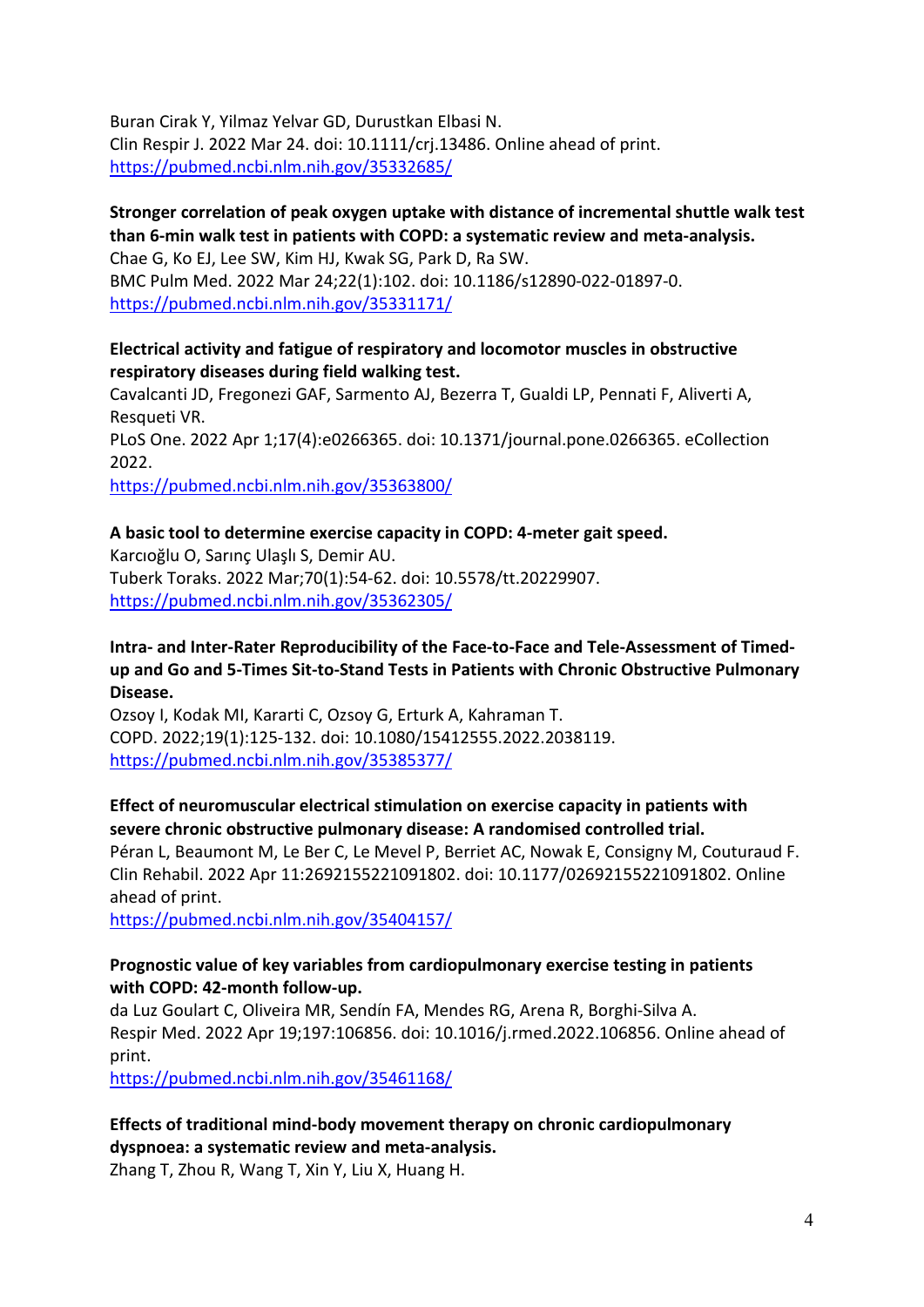Thorax. 2022 Apr 28:thoraxjnl-2021-218030. doi: 10.1136/thoraxjnl-2021-218030. Online ahead of print.PMID: 35483892 <https://pubmed.ncbi.nlm.nih.gov/35483892/>

#### **PHYSICAL ACTIVITY**

**Physical activity end-points in trials of chronic respiratory diseases: summary of evidence.** Rist C, Karlsson N, Necander S, Da Silva CA. ERJ Open Res. 2022 Mar 14;8(1):00541-2021. doi: 10.1183/23120541.00541-2021. <https://pubmed.ncbi.nlm.nih.gov/35295234/>

### **The untapped potential of physical activity monitoring for quality assurance of field-based walking tests in clinical respiratory trials.**

Orme MW, Pina I, Singh SJ.

Chron Respir Dis. 2022 Jan-Dec;19:14799731221089318. doi: 10.1177/14799731221089318. <https://pubmed.ncbi.nlm.nih.gov/35380873/>

#### **Quantifying the Effect of Monitor Wear Time and Monitor Type on the Estimate of Sedentary Time in People with COPD: Systematic Review and Meta-Analysis.**

Coll F, Cavalheri V, Gucciardi DF, Wulff S, Hill K. J Clin Med. 2022 Apr 1;11(7):1980. doi: 10.3390/jcm11071980. <https://pubmed.ncbi.nlm.nih.gov/35407588/>

### **Measuring intensity during free-living physical activities in people with chronic obstructive pulmonary disease: A systematic literature review.**

Rebelo P, Brooks D, Marques A. Ann Phys Rehabil Med. 2022 Mar;65(2):101607. doi: 10.1016/j.rehab.2021.101607. <https://pubmed.ncbi.nlm.nih.gov/34818590/>

#### **Effects of a Pedometer-Based Walking Program in Patients with COPD-A Pilot Study.**

Chen YH, Chen LR, Tsao CC, Chen YC, Huang CC. Medicina (Kaunas). 2022 Mar 29;58(4):490. doi: 10.3390/medicina58040490. <https://pubmed.ncbi.nlm.nih.gov/35454330/>

#### **Using a smartphone application maintains physical activity following pulmonary rehabilitation in patients with COPD: a randomised controlled trial.**

Spielmanns M, Gloeckl R, Jarosch I, Leitl D, Schneeberger T, Boeselt T, Huber S, Kaur-Bollinger P, Ulm B, Mueller C, Bjoerklund J, Spielmanns S, Windisch W, Pekacka-Egli AM, Koczulla AR.

Thorax. 2022 Apr 21:thoraxjnl-2021-218338. doi: 10.1136/thoraxjnl-2021-218338. Online ahead of print.

<https://pubmed.ncbi.nlm.nih.gov/35450945/>

## **Systematic Review of Physical Activity, Sedentary Behaviour and Sleep Among Adults Living with Chronic Respiratory Disease in Low- and Middle-Income Countries.**

Jayamaha AR, Jones AV, Katagira W, Girase B, Yusuf ZK, Pina I, Wilde LJ, Akylbekov A, Divall P, Singh SJ, Orme MW.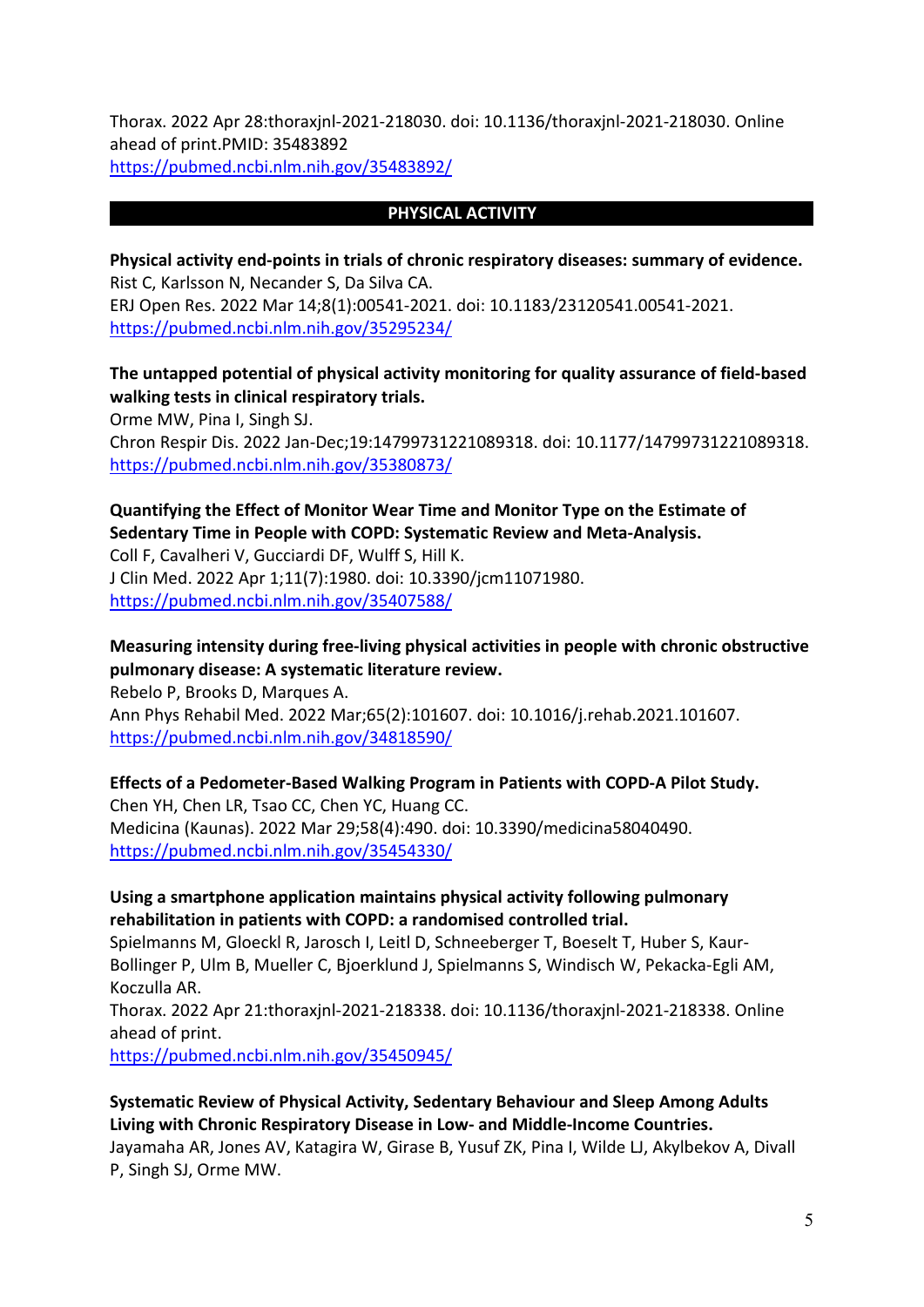Int J Chron Obstruct Pulmon Dis. 2022 Apr 18;17:821-854. doi: 10.2147/COPD.S345034. eCollection 2022.

<https://pubmed.ncbi.nlm.nih.gov/35469273/>

#### **TELEMEDICINE\***

*\*Composed in collaboration with Dr. Vitalii Poberezhets (Chair of Group 01.04 - m-Health/ehealth)*

### **Digital healthcare in COPD management: a narrative review on the advantages, pitfalls, and need for further research.**

Watson A, Wilkinson TMA. Ther Adv Respir Dis. 2022 Jan-Dec;16:17534666221075493. doi: 10.1177/17534666221075493. <https://pubmed.ncbi.nlm.nih.gov/35234090/>

### **Participatory methods in a digital setting: experiences from the co-creation of an eHealth tool for people with chronic obstructive pulmonary disease.**

Lundell S, Toots A, Sönnerfors P, Halvarsson A, Wadell K. BMC Med Inform Decis Mak. 2022 Mar 18;22(1):68. doi: 10.1186/s12911-022-01806-9. <https://pubmed.ncbi.nlm.nih.gov/35303895/>

## **Prediction of Chronic Obstructive Pulmonary Disease Exacerbation Events by Using Patient Self-reported Data in a Digital Health App: Statistical Evaluation and Machine Learning Approach.**

Chmiel FP, Burns DK, Pickering JB, Blythin A, Wilkinson TM, Boniface MJ. JMIR Med Inform. 2022 Mar 21;10(3):e26499. doi: 10.2196/26499. <https://pubmed.ncbi.nlm.nih.gov/35311685/>

### **Development of a Remote Health Monitoring System to Prevent Frailty in Elderly Home-Care Patients with COPD.**

Ohashi C, Akiguchi S, Ohira M. Sensors (Basel). 2022 Mar 30;22(7):2670. doi: 10.3390/s22072670. <https://pubmed.ncbi.nlm.nih.gov/35408284/>

## **Nurses' experiences of using AsthmaTuner - an eHealth self-management system for healthcare of patients with asthma.**

Schoultz K, Svensson A, Emilsson M. Digit Health. 2022 Apr 11;8:20552076221092542. doi: 10.1177/20552076221092542. eCollection 2022 Jan-Dec. <https://pubmed.ncbi.nlm.nih.gov/35433019/>

## **Remote Monitoring for Prediction and Management of Acute Exacerbations in Chronic Obstructive Pulmonary Disease (AECOPD).**

Pépin JL, Degano B, Tamisier R, Viglino D. Life (Basel). 2022 Mar 29;12(4):499. doi: 10.3390/life12040499. <https://pubmed.ncbi.nlm.nih.gov/35454991/>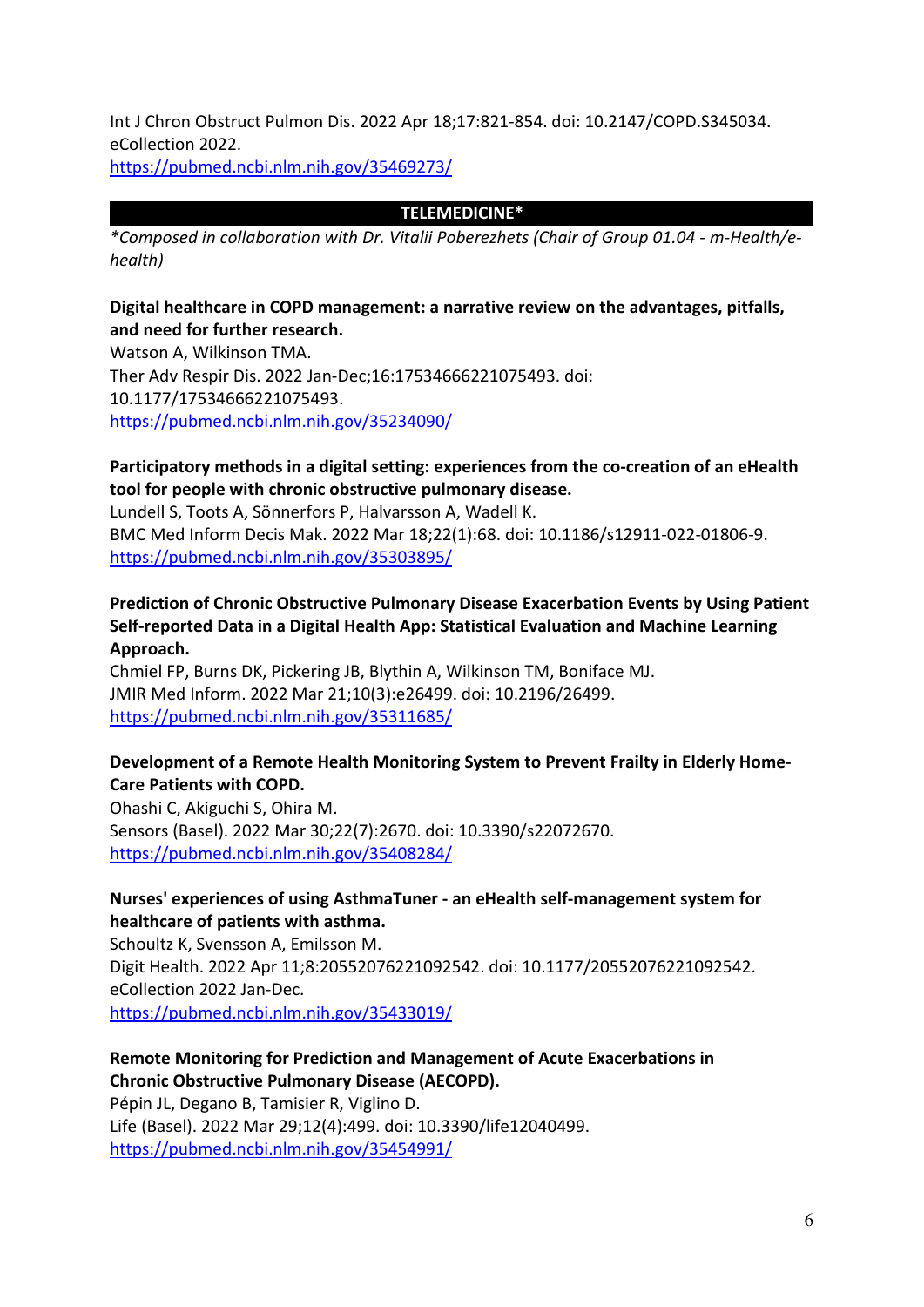**A proof of concept for continuous, non-invasive, free-living vital signs monitoring to predict readmission following an acute exacerbation of COPD: a prospective cohort study.** Hawthorne G, Richardson M, Greening NJ, Esliger D, Briggs-Price S, Chaplin EJ, Clinch L, Steiner MC, Singh SJ, Orme MW.

Respir Res. 2022 Apr 26;23(1):102. doi: 10.1186/s12931-022-02018-5. <https://pubmed.ncbi.nlm.nih.gov/35473718/>

### **Clinical implementation of an algorithm for predicting exacerbations in patients with COPD in telemonitoring: a study protocol for a single-blinded randomized controlled trial.**

Secher PH, Hangaard S, Kronborg T, Hæsum LKE, Udsen FW, Hejlesen O, Bender C. Trials. 2022 Apr 26;23(1):356. doi: 10.1186/s13063-022-06292-y. <https://pubmed.ncbi.nlm.nih.gov/35473589/>

### **PATIENT REPORTED OUTCOME MEASURES**

#### **Adding Granularity of COPD Self-Management to Impact Quality of Life.**

Benzo MV, Novotny P, Benzo RP. Chronic Obstr Pulm Dis. 2022 Mar 8. doi: 10.15326/jcopdf.2021.0277. Online ahead of print. <https://pubmed.ncbi.nlm.nih.gov/35259291/>

### **Comparation of predictive value of CAT and change in CAT in the short term for future exacerbation of chronic obstructive pulmonary disease**.

Lin L, Song Q, Cheng W, Liu C, Zhao YY, Duan JX, Li J, Liu D, Li X, Chen Y, Cai S, Chen P. Ann Med. 2022 Dec;54(1):875-885. doi: 10.1080/07853890.2022.2055134. <https://pubmed.ncbi.nlm.nih.gov/35341416/>

## **Synergistic Impact of the Symptom Cluster on Health-Related Quality of Life in Patients With Chronic Obstructive Pulmonary Disease: A Secondary Data Analysis.**

Fei F, Koffman J, Zhang X, Gao W. Clin Nurs Res. 2022 Apr 1:10547738221085765. doi: 10.1177/10547738221085765. Online ahead of print.

<https://pubmed.ncbi.nlm.nih.gov/35362332/>

#### **Development and Validation of a Screening Questionnaire of COPD from a Large Epidemiological Study in China.**

Wang D, Fan G, Wu S, Yang T, Xu J, Yang L, Zhao J, Zhang X, Bai C, Kang J, Ran P, Shen H, Wen F, Huang K, Chen Y, Sun T, Shan G, Lin Y, Xu G, Wang R, Shi Z, Xu Y, Ye X, Song Y, Wang Q, Zhou Y, Li W, Ding L, Wan C, Yao W, Guo Y, Xiao F, Lu Y, Peng X, Zhang B, Xiao D, Wang Z, Bu X, Zhang H, Zhang X, An L, Zhang S, Zhu J, Cao Z, Zhan Q, Yang Y, Liang L, Dai H, Cao B, He J, Wang C; China Pulmonary Health (CPH) Study Group.

COPD. 2022;19(1):118-124. doi: 10.1080/15412555.2022.2042504. <https://pubmed.ncbi.nlm.nih.gov/35385369/>

### **Characterizing COPD Symptom Variability in the Stable State Utilizing the Evaluating Respiratory Symptoms in COPD Questionnaire.**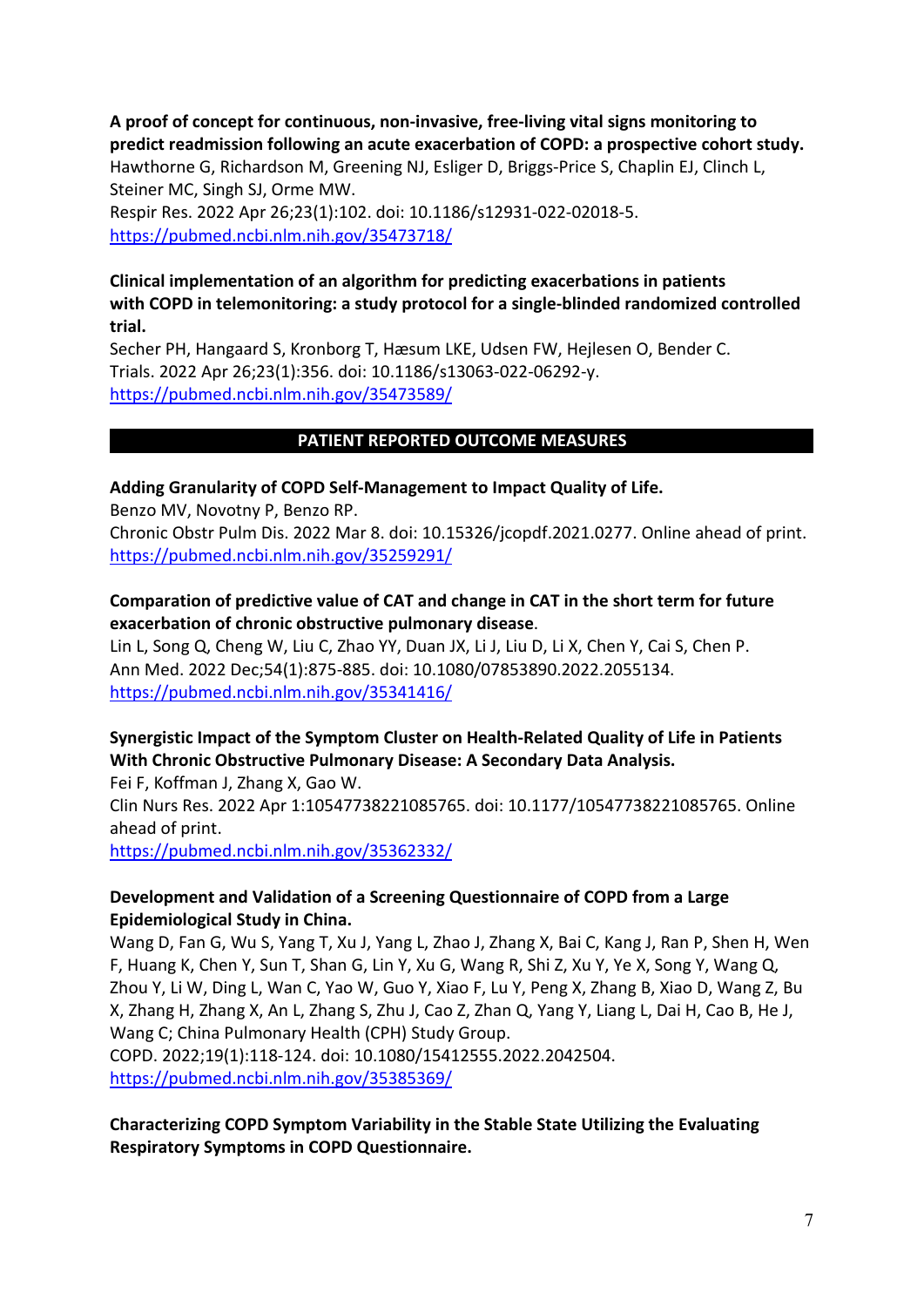Krishnan JK, Ancy KM, Oromendia C, Hoffman KL, Easthausen I, Leidy NK, Han MK, Bowler RP, Christenson SA, Couper DJ, Criner GJ, Curtis JL, Dransfield MT, Hansel NN, Iyer AS, Paine Iii R, Peters SP, Wedzicha JA, Woodruff PG, Ballman KV, Martinez FJ; SPIROMICS Investigators.

Chronic Obstr Pulm Dis. 2022 Apr 9. doi: 10.15326/jcopdf.2021.0263. Online ahead of print. <https://pubmed.ncbi.nlm.nih.gov/35403414/>

### **Establishing Quality of Life in Southern Taiwan COPD Patients Using Long-Acting Bronchodilator.**

Chin PQ, Sheu CC, Tsai JR, Chang HL, Lee LY, Chen CY. Patient Prefer Adherence. 2022 Apr 5;16:875-886. doi: 10.2147/PPA.S355023. eCollection 2022.

<https://pubmed.ncbi.nlm.nih.gov/35411135/>

**Accuracy of the COPD diagnostic questionnaire as a screening tool in primary care.**  Pagano L, McKeough Z, Wootton S, Zwar N, Dennis S. BMC Prim Care. 2022 Apr 14;23(1):78. doi: 10.1186/s12875-022-01685-z. <https://pubmed.ncbi.nlm.nih.gov/35421929/>

### **The Korean-Lung Information Needs Questionnaire: Translation, validation and clinical implications in comprehensive pulmonary rehabilitation.**

Kim SH, Park HE, Yoon JA, Shin YB, Shin MJ, Kong IJ, Kim KU. Clin Respir J. 2022 Apr 26. doi: 10.1111/crj.13487. Online ahead of print. <https://pubmed.ncbi.nlm.nih.gov/35472825/>

## **INTERSTITIAL LUNG DISEASE**

**Responsiveness and meaningful change thresholds of the Living with Pulmonary Fibrosis (L-PF) questionnaire Dyspnoea and Cough scores in patients with progressive fibrosing interstitial lung diseases.** 

Swigris JJ, Bushnell DM, Rohr K, Mueller H, Baldwin M, Inoue Y. BMJ Open Respir Res. 2022 Mar;9(1):e001167. doi: 10.1136/bmjresp-2021-001167. <https://pubmed.ncbi.nlm.nih.gov/35241434/>

#### **Association of BMI with pulmonary function, functional capacity, symptoms, and quality of life in ILD.**

Schaeffer MR, Kumar DS, Assayag D, Fisher JH, Johannson KA, Khalil N, Kolb M, Manganas H, Marcoux VS, Guenette JA, Ryerson CJ.

Respir Med. 2022 Mar 5;195:106792. doi: 10.1016/j.rmed.2022.106792. Online ahead of print.

<https://pubmed.ncbi.nlm.nih.gov/35272261/>

### **Nutritional assessment in idiopathic pulmonary fibrosis: a prospective multicentre study.**

Faverio P, Fumagalli A, Conti S, Madotto F, Bini F, Harari S, Mondoni M, Oggionni T, Barisione E, Ceruti P, Papetti MC, Bodini BD, Caminati A, Valentino A, Centanni S, Noè D, Della Zoppa M, Crotti S, Grosso M, Sukkar SG, Modina D, Andreoli M, Nicali R, Suigo G, De Giacomi F, Busnelli S, Cattaneo E, Mantovani LG, Cesana G, Pesci A, Luppi F.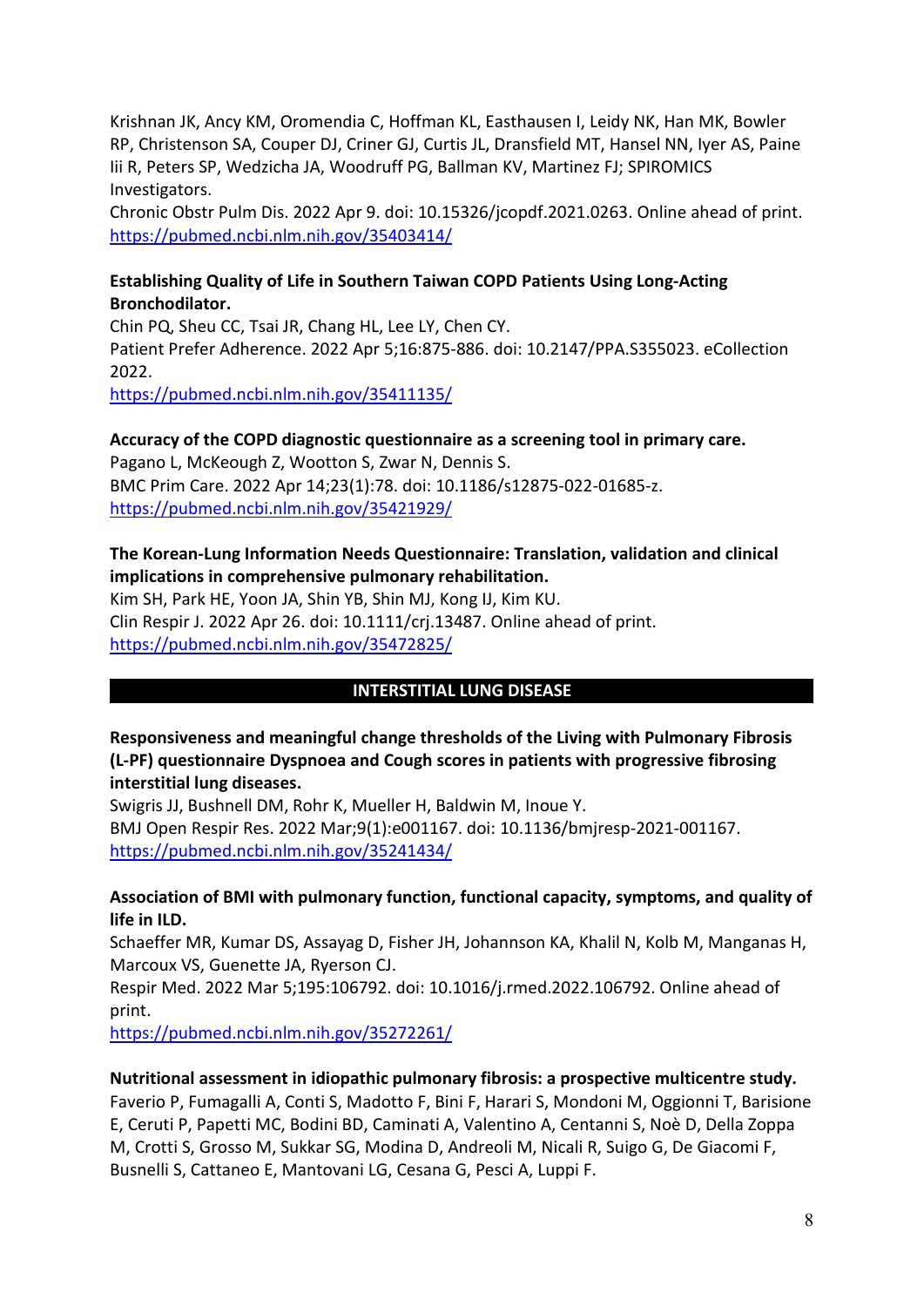ERJ Open Res. 2022 Mar 7;8(1):00443-2021. doi: 10.1183/23120541.00443-2021. <https://pubmed.ncbi.nlm.nih.gov/35265706/>

#### **Occurrence of Idiopathic Pulmonary Fibrosis in Italy: Latest Evidence from Real-World Data.**

Iommi M, Bonifazi M, Faragalli A, Latini LL, Mei F, Spazzafumo L, Skrami E, Ferrante L, Carle F, Gesuita R.

Int J Environ Res Public Health. 2022 Feb 22;19(5):2510. doi: 10.3390/ijerph19052510. <https://pubmed.ncbi.nlm.nih.gov/35270205/>

### **Cardiorespiratory responses to muscle metaboreflex activation in fibrosing interstitial lung disease.**

Chen C, Kolbe J, Wilsher ML, De Boer S, Paton JFR, Fisher JP. Exp Physiol. 2022 Mar 17. doi: 10.1113/EP090252. Online ahead of print. <https://pubmed.ncbi.nlm.nih.gov/35298060/>

### **Comorbidities in unclassifiable interstitial lung disease.**

Prior TS, Hyldgaard C, Torrisi SE, Kronborg-White S, Ganter C, Bendstrup E, Kreuter M. Respir Res. 2022 Mar 16;23(1):59. doi: 10.1186/s12931-022-01981-3. <https://pubmed.ncbi.nlm.nih.gov/35296320/>

### **Prevalence and prognosis of chronic fibrosing interstitial lung diseases with a progressive phenotype.**

Takei R, Brown KK, Yamano Y, Kataoka K, Yokoyama T, Matsuda T, Kimura T, Suzuki A, Furukawa T, Fukuoka J, Johkoh T, Goto Y, Kondoh Y. Respirology. 2022 Mar 15. doi: 10.1111/resp.14245. Online ahead of print. <https://pubmed.ncbi.nlm.nih.gov/35293077/>

### **Mortality and survival in idiopathic pulmonary fibrosis: a systematic review and metaanalysis.**

Zheng Q, Cox IA, Campbell JA, Xia Q, Otahal P, de Graaff B, Corte TJ, Teoh AKY, Walters EH, Palmer AJ.

ERJ Open Res. 2022 Mar 14;8(1):00591-2021. doi: 10.1183/23120541.00591-2021. <https://pubmed.ncbi.nlm.nih.gov/35295232/>

### **Responsiveness and meaningful change thresholds of the Living with Pulmonary Fibrosis (L-PF) questionnaire Dyspnoea and Cough scores in patients with progressive fibrosing interstitial lung diseases.**

Swigris JJ, Bushnell DM, Rohr K, Mueller H, Baldwin M, Inoue Y. BMJ Open Respir Res. 2022 Mar;9(1):e001167. doi: 10.1136/bmjresp-2021-001167. <https://pubmed.ncbi.nlm.nih.gov/35241434/>

### **Investigation of clinical predictors of survival in idiopathic pulmonary fibrosis patients- a cohort study in Taiwan.**

Tseng CM, Chen MY, Kao CY, Tao CW.

J Chin Med Assoc. 2022 Mar 31. doi: 10.1097/JCMA.0000000000000719. Online ahead of print.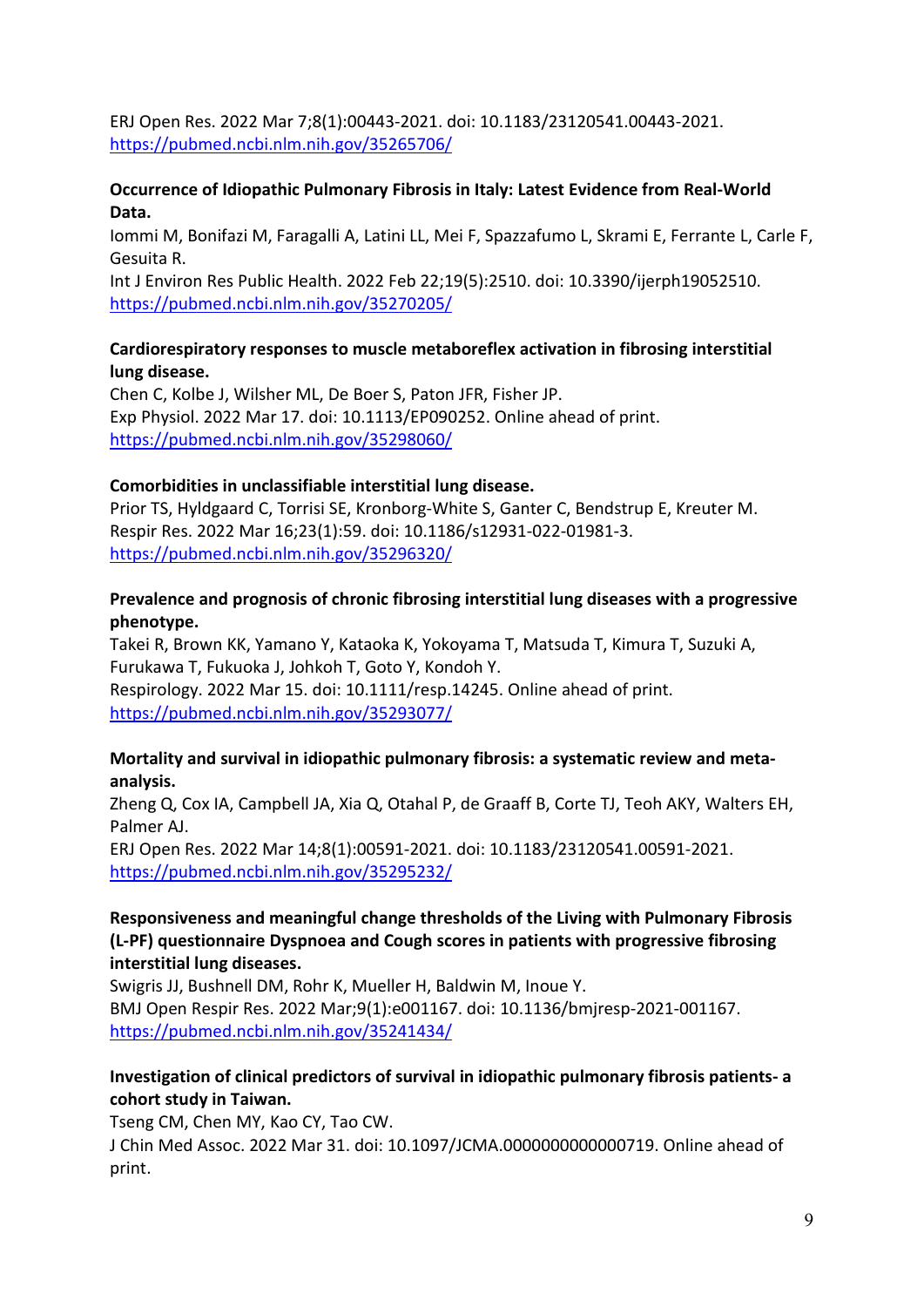#### <https://pubmed.ncbi.nlm.nih.gov/35353790/>

### **Management of BMI Is a Potential New Approach for the Prevention of Idiopathic Pulmonary Fibrosis.**

Ma Y, Feng C, Tang H, Deng P, Li Y, Wang J, Zhu S, Zhu L. Front Genet. 2022 Mar 11;13:821029. doi: 10.3389/fgene.2022.821029. eCollection 2022. <https://pubmed.ncbi.nlm.nih.gov/35360873/>

### **Impact of end-of-life respiratory modalities on quality of dying and death and symptom relief in patients with interstitial lung disease: a multicenter descriptive cross-sectional study.**

Koyauchi T, Suzuki Y, Sato K, Hozumi H, Karayama M, Furuhashi K, Fujisawa T, Enomoto N, Nakamura Y, Inui N, Yokomura K, Imokawa S, Nakamura H, Morita T, Suda T. Respir Res. 2022 Apr 4;23(1):79. doi: 10.1186/s12931-022-02004-x. <https://pubmed.ncbi.nlm.nih.gov/35379240/>

### **Chronic Obstructive Pulmonary Disease Combined with Interstitial Lung Disease.**

Choi JY, Song JW, Rhee CK. Tuberc Respir Dis (Seoul). 2022 Apr;85(2):122-136. doi: 10.4046/trd.2021.0141. Epub 2022 Jan 27. <https://pubmed.ncbi.nlm.nih.gov/35385639/>

#### **Clustering of lung diseases in the family of interstitial lung disease patients.**

Terwiel M, Grutters JC, van Moorsel CHM. BMC Pulm Med. 2022 Apr 7;22(1):134. doi: 10.1186/s12890-022-01927-x. <https://pubmed.ncbi.nlm.nih.gov/35392870/>

### **Quality of Life and Healthcare Resource Use in a Real-world Patient Population with Idiopathic Pulmonary Fibrosis: The PROOF Registry.**

Wuyts WA, Dahlqvist C, Slabbynck H, Schlesser M, Gusbin N, Compere C, Maddens S, Rizzo S, Kirchgaessler KU, Bartley K, Bondue B.

Pulm Ther. 2022 Apr 16. doi: 10.1007/s41030-022-00187-8. Online ahead of print. <https://pubmed.ncbi.nlm.nih.gov/35429319/>

### **Challenging the Evidence for Pulmonary Rehabilitation in Pulmonary Fibrosis: Is Good, Enough?**

Osadnik CR. Chest. 2022 Mar;161(3):599-600. doi: 10.1016/j.chest.2021.11.017. <https://pubmed.ncbi.nlm.nih.gov/35256077/>

**Walk a Mile in My Shoes: Assessing the Importance of Pulmonary Rehabilitation in Idiopathic Pulmonary Fibrosis.** Sklar MC, Grieco DL. Chest. 2022 Mar;161(3):597-598. doi: 10.1016/j.chest.2021.11.018. <https://pubmed.ncbi.nlm.nih.gov/35256076/>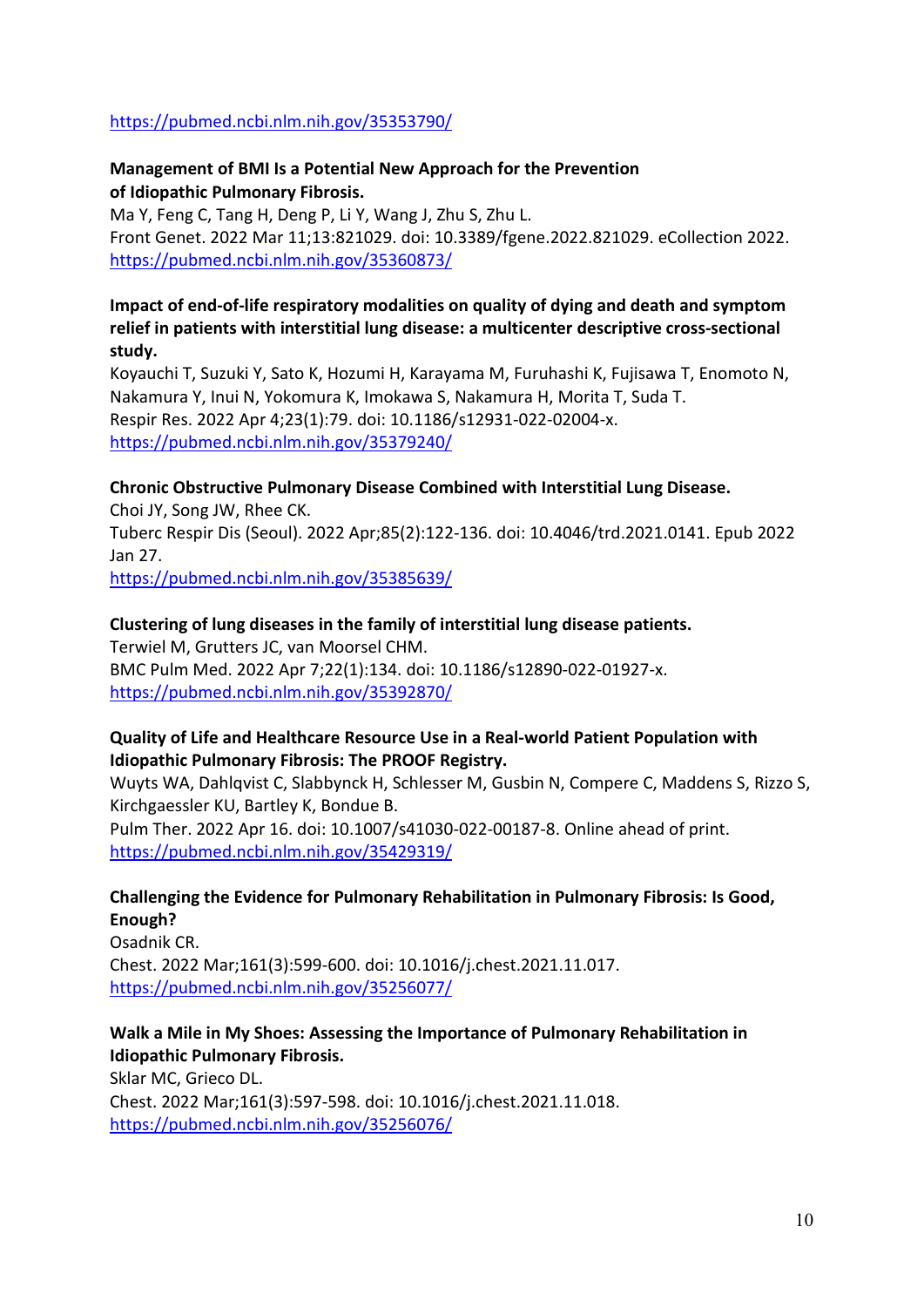#### **Prevalence and impact of airway diseases on clinical outcomes in idiopathic pulmonary fibrosis.**

Park H, Cho J, Lee J, Park YS, Lee CH, Lee SM, Yoo CG, Kim YW, Han SK, Choi SM. Korean J Intern Med. 2022 Mar;37(2):387-397. doi: 10.3904/kjim.2021.025. <https://pubmed.ncbi.nlm.nih.gov/34865413/>

### **Care patterns of patients with chronic fibrosing interstitial lung disease (ILD) with a progressive phenotype.**

Nili M, Singer D, Hanna M. BMC Pulm Med. 2022 Apr 23;22(1):153. doi: 10.1186/s12890-022-01953-9. <https://pubmed.ncbi.nlm.nih.gov/35459138/>

### **Current Beliefs and Practices Regarding the Management of Obesity in Patients with Progressive Interstitial Lung Disease.**

Anderson MR, Aronson KI, Diamond JM, Christie JD, Singer JP. Ann Am Thorac Soc. 2022 Apr 15. doi: 10.1513/AnnalsATS.202201-019RL. Online ahead of print.

<https://pubmed.ncbi.nlm.nih.gov/35427212/>

## **Clinical evidence for improving exercise tolerance and quality of life with pulmonary rehabilitation in patients with idiopathic pulmonary fibrosis: A systematic review and meta-analysis.**

Lei S, Li X, Xie Y, Li J. Clin Rehabil. 2022 Apr 28:2692155221095481. doi: 10.1177/02692155221095481. Online ahead of print. <https://pubmed.ncbi.nlm.nih.gov/35481421/>

### **ASTHMA**

## **The German severe asthma patient: Baseline characteristics of patients in the German Severe Asthma Registry, and relationship with exacerbations and control.**

Korn S, Milger K, Skowasch D, Timmermann H, Taube C, Idzko M, Voß HW, Holtdirk A, Hamelmann E, Buhl R.

Respir Med. 2022 Feb 26;195:106793. doi: 10.1016/j.rmed.2022.106793. Online ahead of print.

<https://pubmed.ncbi.nlm.nih.gov/35248804/>

## **Asthma diagnosis using patient-reported outcome measures and objective diagnostic tests: now and into the future.**

Nawaz SF, Ravindran M, Kuruvilla ME.

Curr Opin Pulm Med. 2022 Mar 7. doi: 10.1097/MCP.0000000000000871. Online ahead of print.

<https://pubmed.ncbi.nlm.nih.gov/35256554/>

**A smartphone-based algorithm comprising cough analysis and patient-reported symptoms identifies acute exacerbations of asthma: a prospective, double blind, diagnostic accuracy study.**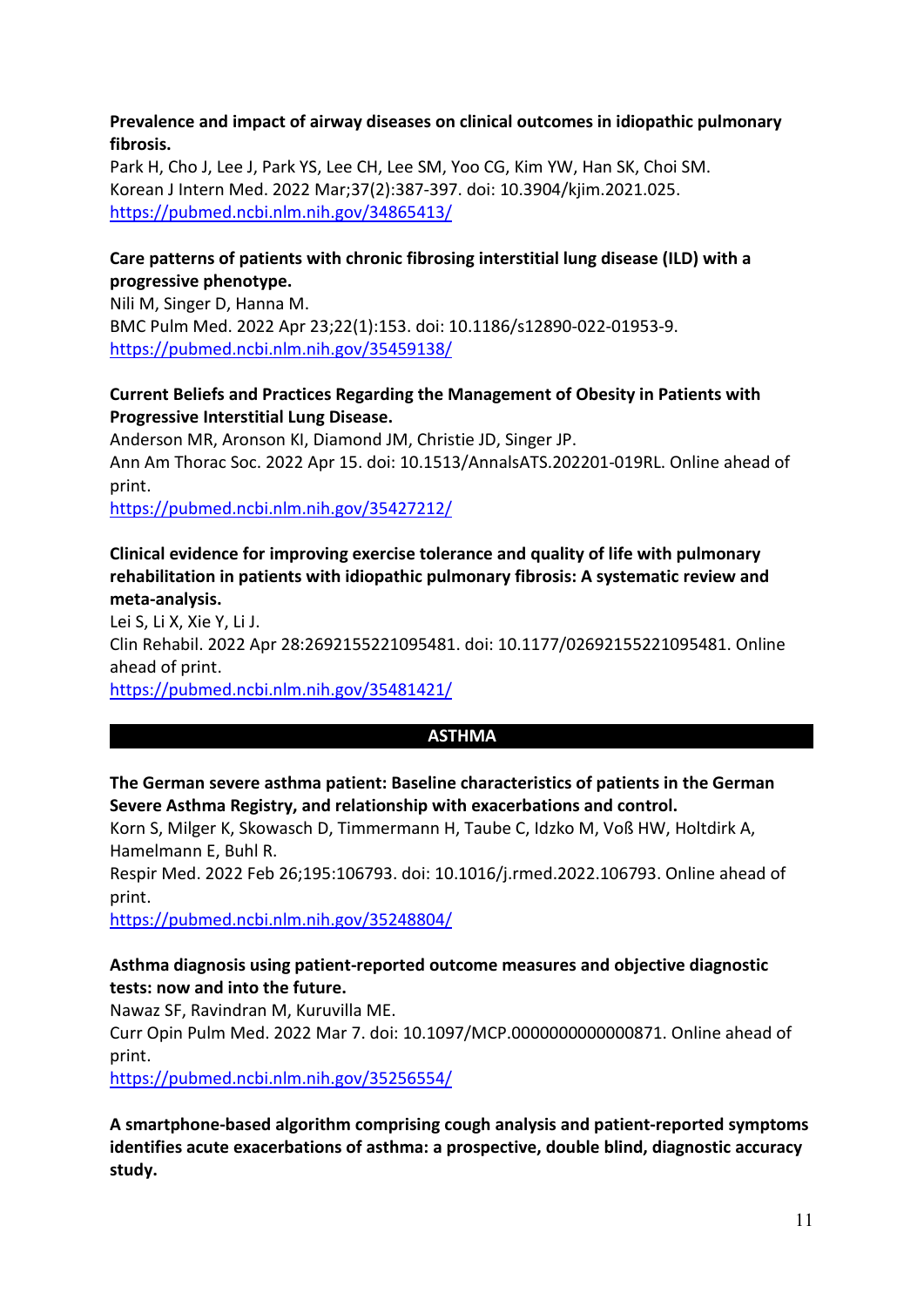Porter P, Brisbane J, Abeyratne U, Bear N, Claxton S.

J Asthma. 2022 Mar 9:1-13. doi: 10.1080/02770903.2022.2051546. Online ahead of print. <https://pubmed.ncbi.nlm.nih.gov/35263208/>

# **Giving Asthma Support to Patients (GASP) program evaluation.**

Zwar NA, Hasan I, Hayen A, Flynn A, Mullan J, Halcomb EJ, Bonney A. Aust J Gen Pract. 2022 Apr;51(4):257-261. doi: 10.31128/AJGP-04-21-5942. <https://pubmed.ncbi.nlm.nih.gov/35362013/>

#### **Association of respiratory symptoms with body mass index and occupational exposure comparing sexes and subjects with and without asthma: follow-up of a Norwegian population study (the Telemark study).**

Klepaker G, Henneberger PK, Torén K, Brunborg C, Kongerud J, Fell AKM. BMJ Open Respir Res. 2022 Mar;9(1):e001186. doi: 10.1136/bmjresp-2021-001186. <https://pubmed.ncbi.nlm.nih.gov/35365552/>

### **Association between depression and mortality in persons with asthma: a population-based cohort study.**

Lin P, Li X, Liang Z, Wang T. Allergy Asthma Clin Immunol. 2022 Apr 1;18(1):29. doi: 10.1186/s13223-022-00672-4. <https://pubmed.ncbi.nlm.nih.gov/35365240/>

### **A 31-Year-Old Man With Asthma, Chest Discomfort, and Shortness of Breath.**

Clark SM, Parker AM, Ataya A. Chest. 2022 Apr;161(4):e209-e212. doi: 10.1016/j.chest.2021.10.035. <https://pubmed.ncbi.nlm.nih.gov/35396053/>

### **Breathing exercises for adults with asthma.**

Harper V, Trayer J. Clin Exp Allergy. 2022 Apr 6. doi: 10.1111/cea.14141. Online ahead of print. <https://pubmed.ncbi.nlm.nih.gov/35388565/>

### **Shuttle walk test categorization according to the qualifiers of the International Classification of Functioning, Disability, and Health: proposal for use in patients with difficult-to-treat asthma, a cross-sectional study.**

Peres Costa I, Silva SM, Alves da Silva G, Dal Corso S, Stirbulov R, Ferrari Correa JC, Malosá Sampaio LM.

Physiother Theory Pract. 2022 Apr 12:1-8. doi: 10.1080/09593985.2022.2063212. Online ahead of print.

<https://pubmed.ncbi.nlm.nih.gov/35414340/>

### **Delivery of supported self-management in remote asthma reviews: A systematic rapid realist review.**

Kinley E, Skene I, Steed E, Pinnock H, McClatchey K. Health Expect. 2022 Apr 11. doi: 10.1111/hex.13441. Online ahead of print. <https://pubmed.ncbi.nlm.nih.gov/35411670/>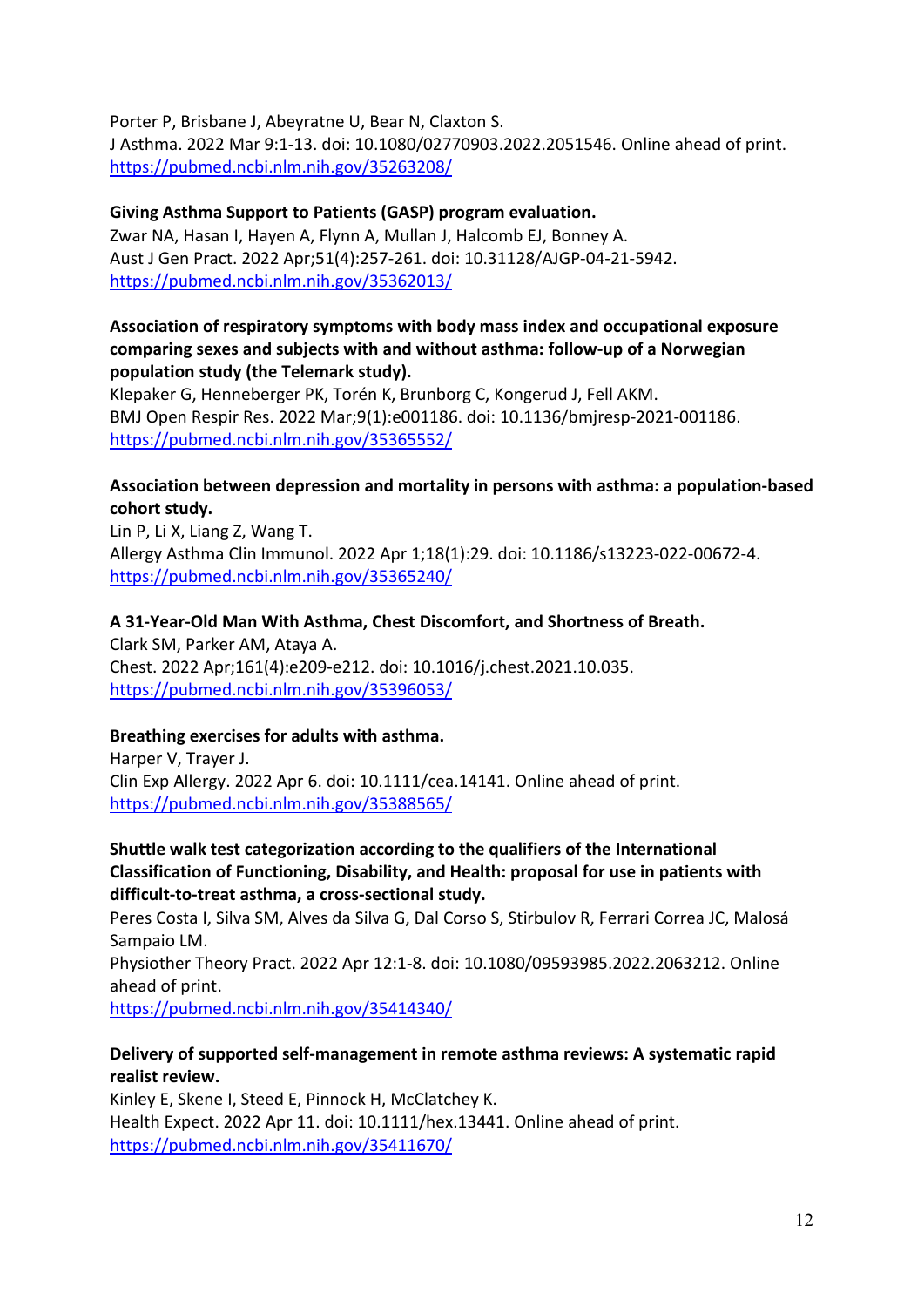#### **Objective and Subjective Measurement of Cough in Asthma: A Systematic Review of the Literature.**

Holmes J, Heaney LG, McGarvey LPA. Lung. 2022 Apr 13. doi: 10.1007/s00408-022-00527-0. Online ahead of print. <https://pubmed.ncbi.nlm.nih.gov/35416544/>

### **Can long-term regular physical activity improve health outcomes among adults with asthma-evidence from a systematic review and Bayesian meta-analysis.**

Shi S, Huang H, Zheng R, Zhang N, Dai W, Liang J, Dai Y. Ann Transl Med. 2022 Mar;10(6):338. doi: 10.21037/atm-22-1170. <https://pubmed.ncbi.nlm.nih.gov/35434043/>

## **The roles of impulse oscillometry in detection of poorly controlled asthma in adults with normal spirometry.**

Chaiwong W, Namwongprom S, Liwsrisakun C, Pothirat C. J Asthma. 2022 Mar;59(3):561-571. doi: 10.1080/02770903.2020.1868499. <https://pubmed.ncbi.nlm.nih.gov/33356696/>

### **Cognition, symptom perception, and medication non-adherence in older adults with asthma.**

Becker JH, Feldman JM, Arora A, Busse PJ, Wisnivesky JP, Federman AD. J Asthma. 2022 Mar;59(3):607-615. doi: 10.1080/02770903.2020.1856867. <https://pubmed.ncbi.nlm.nih.gov/33249956/>

### **Asthma Patients' Use of Cell Phone Features and Their Willingness to Use Them for Self-Management.**

Alshehri RA, Alanazi AT. Cureus. 2022 Mar 18;14(3):e23292. doi: 10.7759/cureus.23292. eCollection 2022 Mar. <https://pubmed.ncbi.nlm.nih.gov/35449626/>

#### **The Relationship Between Sleep Quality and Quality of Life Among Patients With Asthma.**  Malek F, Khalil Sayah S, Kia NS, Ghods E.

Cureus. 2022 Mar 22;14(3):e23402. doi: 10.7759/cureus.23402. eCollection 2022 Mar. <https://pubmed.ncbi.nlm.nih.gov/35475092/>

### **Patients with Severe Uncontrolled Asthma: Perception of Asthma Control and its Management.**

George M, Graff C, Bombezin-Domino A, Pain E. Pulm Ther. 2022 Apr 26. doi: 10.1007/s41030-022-00190-z. Online ahead of print. <https://pubmed.ncbi.nlm.nih.gov/35471688/>

### **Long-term effect of asthma on the development of obesity among adults: an international cohort study, ECRHS.**

Moitra S, Carsin AE, Abramson MJ, Accordini S, Amaral AFS, Anto J, Bono R, Casas Ruiz L, Cerveri I, Chatzi L, Demoly P, Dorado-Arenas S, Forsberg B, Gilliland F, Gislason T, Gullón JA, Heinrich J, Holm M, Janson C, Jogi R, Gómez Real F, Jarvis D, Leynaert B, Nowak D, Probst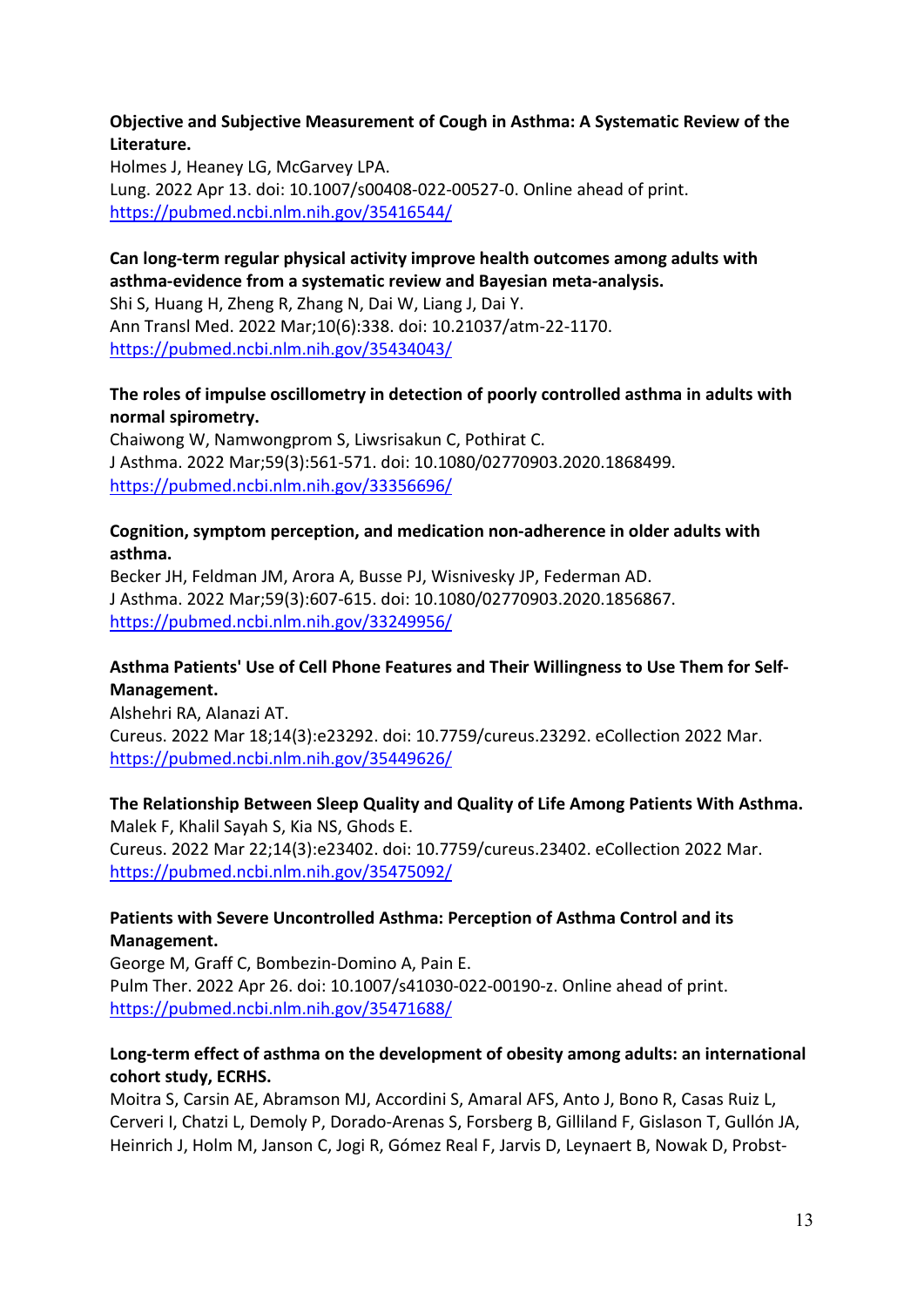Hensch N, Sánchez-Ramos JL, Raherison-Semjen C, Siroux V, Guerra S, Kogevinas M, Garcia-Aymerich J. Thorax. 2022 Apr 27:thoraxjnl-2021-217867. doi: 10.1136/thoraxjnl-2021-217867. Online ahead of print.

<https://pubmed.ncbi.nlm.nih.gov/35477559/>

### **NUTRITION AND NUTRITIONAL STATUS**

#### **Nutrition implications of intrinsic restrictive lung disease.**

Rinaldi S, Balsillie C, Truchon C, Al-Mubarak A, Mura M, Madill J. Nutr Clin Pract. 2022 Mar 7. doi: 10.1002/ncp.10849. Online ahead of print. <https://pubmed.ncbi.nlm.nih.gov/35253924/>

#### **Association of body mass index and COPD exacerbation among patients with chronic bronchitis.**

Shin SH, Kwon SO, Kim V, Silverman EK, Kim TH, Kim DK, Hwang YI, Yoo KH, Kim WJ, Park HY. Respir Res. 2022 Mar 7;23(1):52. doi: 10.1186/s12931-022-01957-3. <https://pubmed.ncbi.nlm.nih.gov/35255901/>

### **Prognostic Nutritional Index as a Predictor of 30-Day Mortality Among Patients Admitted to Intensive Care Unit with Acute Exacerbation of Chronic Obstructive Pulmonary Disease: A Single-Center Retrospective Cohort Study.**

Peng J, Nie F, Li Y, Xu Q, Xing S, Gao Y. Med Sci Monit. 2022 Mar 10;28:e934687. doi: 10.12659/MSM.934687. <https://pubmed.ncbi.nlm.nih.gov/35264550/>

### **A low postabsorptive whole body protein balance is associated with markers of poor daily physical functioning in Chronic Obstructive Pulmonary Disease.**

Cruthirds CL, Deutz NEP, Harrykissoon R, Zachria AJ, Engelen MPKJ. Clin Nutr. 2022 Mar 3;41(4):885-893. doi: 10.1016/j.clnu.2022.02.018. Online ahead of print. <https://pubmed.ncbi.nlm.nih.gov/35279559/>

### **Testing for Vitamin D in High-Risk COPD in Outpatient Clinics in Spain: A Cross-Sectional Analysis of the VITADEPOC Study.**

Calle Rubio M, Álvarez-Sala JL, Vargas Centanaro G, Navarro AMH, Hermosa JLR. J Clin Med. 2022 Mar 1;11(5):1347. doi: 10.3390/jcm11051347. <https://pubmed.ncbi.nlm.nih.gov/35268438/>

**Effect of targeted nutrient supplementation on physical activity and health-related quality of life in COPD: study protocol for the randomised controlled NUTRECOVER trial.**

Beijers RJ, van Iersel LEJ, Schuurman LT, Hageman RJJ, Simons SO, van Helvoort A, Gosker HR, Schols AM.B

MJ Open. 2022 Mar 16;12(3):e059252. doi: 10.1136/bmjopen-2021-059252. <https://pubmed.ncbi.nlm.nih.gov/35296491/>

#### **Evaluation of Nutritional Status in Hospitalized Chronic Obstructive Pulmonary Disease**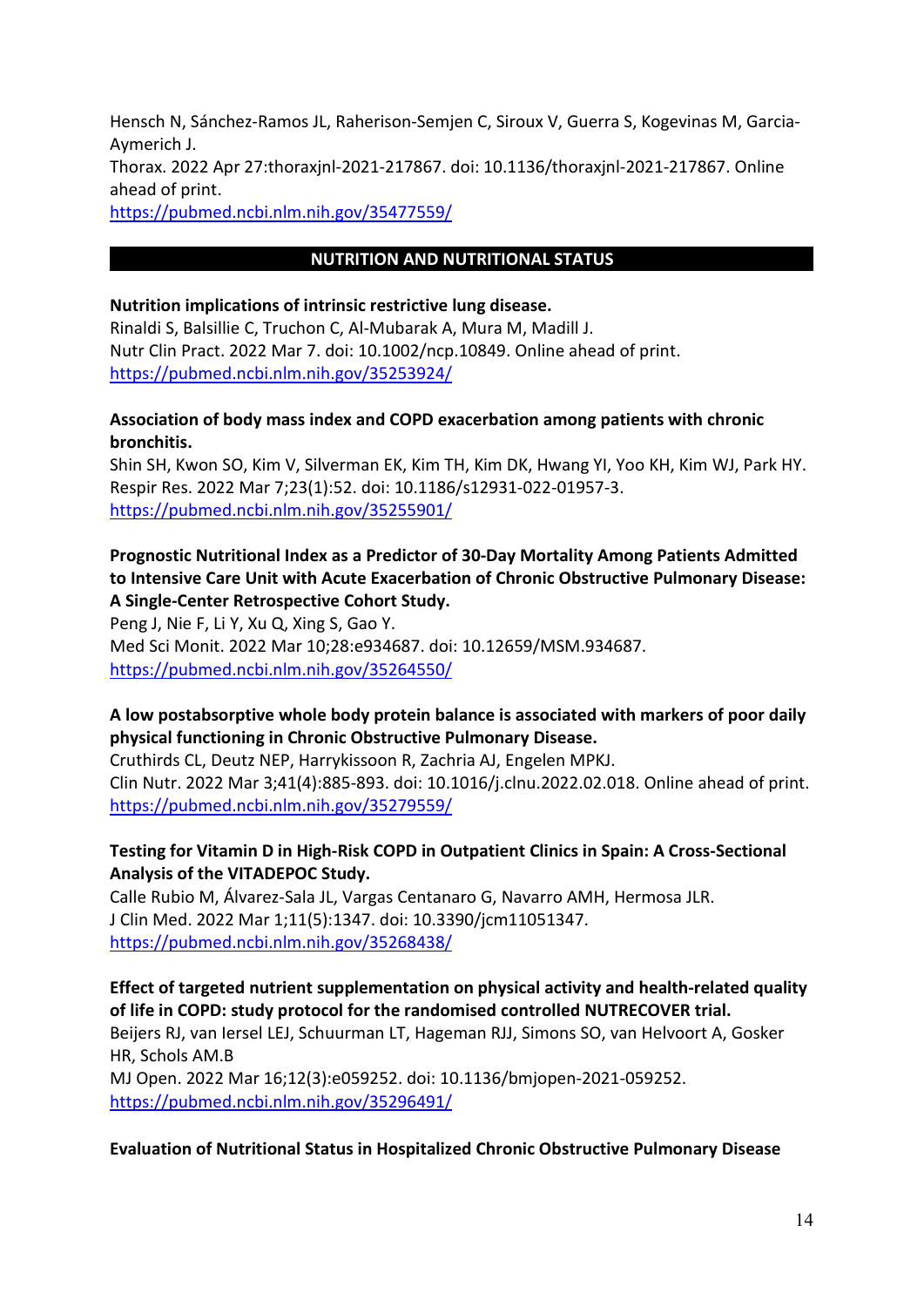#### **Patients and Can C-reactive Protein-to-Albumin Ratio Be Used in the Nutritional Risk Assessment in These Patients.**

Baldemir R, Öztürk A, Eraslan Doganay G, Cirik MO, Alagoz A. Cureus. 2022 Feb 2;14(2):e21833. doi: 10.7759/cureus.21833. eCollection 2022 Feb. <https://pubmed.ncbi.nlm.nih.gov/35291523/>

### **Association Between Vitamin D Level and Respiratory Symptoms in Patients with Stable Chronic Obstructive Pulmonary Disease.**

Lee CY, Shin SH, Choi HS, Im Y, Kim BG, Song JY, Lee D, Park HY, Lim JH. Int J Chron Obstruct Pulmon Dis. 2022 Mar 17;17:579-590. doi: 10.2147/COPD.S326037. eCollection 2022.

<https://pubmed.ncbi.nlm.nih.gov/35321532/>

### **The Association between Fat-Free Mass and Exercise Test Outcomes in People with Chronic Obstructive Pulmonary Disease: A Systematic Review.**

Gaynor-Sodeifi K, Lewthwaite H, Jenkins AR, Fernandes Belo L, Koch E, Mujaddid A, Raffoul D, Tracey L, Jensen D.

COPD. 2022;19(1):182-205. doi: 10.1080/15412555.2022.2049737. <https://pubmed.ncbi.nlm.nih.gov/35410561/>

### **Increased energy and/or protein intake improves anthropometry and muscle strength in COPD patients: a systematic review with meta-analysis on randomized controlled clinical trials.**

Bernardes S, Eckert IC, Burgel CF, Teixeira PJZ, Silva FM. Br J Nutr. 2022 Apr 13:1-55. doi: 10.1017/S0007114522000976. Online ahead of print. <https://pubmed.ncbi.nlm.nih.gov/35416134/>

## **ADVANCED DISEASE / END OF LIFE / PALLIATIVE CARE**

### **Effects of a Caregiver Educational Program on Interactions between Family Caregivers and Patients with Advanced COPD.**

Vagharseyyedin SA, Arbabi M, Rahimi H, Moghaddam SGM. Home Healthc Now. 2022 Mar-Apr 01;40(2):75-81. doi: 10.1097/NHH.0000000000001049. <https://pubmed.ncbi.nlm.nih.gov/35245262/>

### **Provider Perspectives on and Access to Palliative Care for Patients with Interstitial Lung Disease.**

Gersten RA, Seth B, Arellano L, Shore J, O'Hare L, Patel N, Safdar Z, Krishna R, Mageto Y, Cochran D, Lindell K, Danoff SK; Pulmonary Fibrosis Foundation.

Chest. 2022 Mar 16:S0012-3692(22)00442-1. doi: 10.1016/j.chest.2022.03.009. Online ahead of print.

<https://pubmed.ncbi.nlm.nih.gov/35305969/>

**Clinician Perspectives on How to Hold Earlier Discussions About Palliative and End-of-Life Care With Chronic Obstructive Pulmonary Disease Patients: A Qualitative Study.** Tavares N, Jarrett N, Wilkinson T, Hunt K.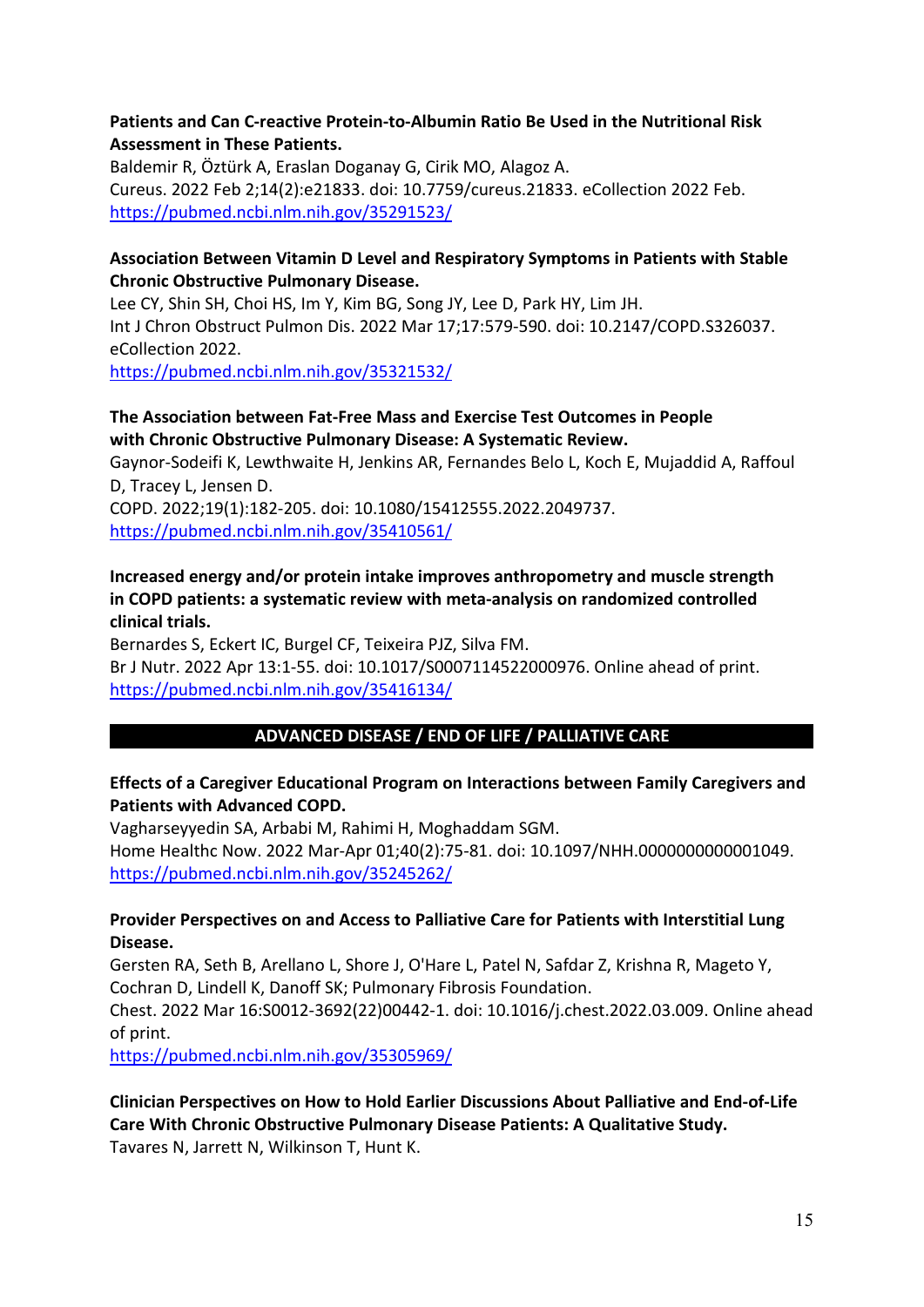J Hosp Palliat Nurs. 2022 Mar 24. doi: 10.1097/NJH.0000000000000858. Online ahead of print.

<https://pubmed.ncbi.nlm.nih.gov/35334479/>

# **Impact of Palliative Care in End-of-Life of Fibrotic Interstitial Lung Disease Patients.** Chai GT, Neo HY, Abisheganaden J, Hum AYM. Am J Hosp Palliat Care. 2022 Apr 7:10499091221083575. doi: 10.1177/10499091221083575. Online ahead of print.

<https://pubmed.ncbi.nlm.nih.gov/35389277/>

### **Advance Care Planning in Chronically Ill Patients With an Episodic Disease Trajectory in the Acute Care Setting: A Quality Improvement Project.**

Williams MT, Karlekar M, Coogan A, Shifrin M, Ascenzi J. Am J Hosp Palliat Care. 2022 May;39(5):542-547. doi: 10.1177/10499091211036706. <https://pubmed.ncbi.nlm.nih.gov/34378416/>

### **COMORBID CONDITIONS**

#### **Incidence of depression and antidepressant prescription in patients with COPD: A large UK population-based cohort study.**

Siraj RA, McKeever TM, Gibson JE, Bolton CE.

Respir Med. 2022 Mar 12;196:106804. doi: 10.1016/j.rmed.2022.106804. Online ahead of print.

<https://pubmed.ncbi.nlm.nih.gov/35325742/>

### **Electrocardiogram parameters for predicting future arrhythmia in patients with stable chronic obstructive pulmonary disease.**

Candemir İ, Baskovski E, Candemir B, Kaymaz D. Tuberk Toraks. 2022 Mar;70(1):1-7. doi: 10.5578/tt.20229901. <https://pubmed.ncbi.nlm.nih.gov/35362299/>

### **Prevalence of Pharmacologic Treatments for Chronic Obstructive Pulmonary Disease in Relation of Diagnosis of Dementia Among Nursing Homes Residents.**

Elli C, Novella A, Nobili A, Ianes A, Pasina L. J Am Med Dir Assoc. 2022 Mar 31:S1525-8610(22)00203-1. doi: 10.1016/j.jamda.2022.02.020. Online ahead of print. <https://pubmed.ncbi.nlm.nih.gov/35367188/>

### **Cardiovascular outcomes in patients with COPD-OSA overlap syndrome: A systematic review and meta-analysis.**

Shah AJ, Quek E, Alqahtani JS, Hurst JR, Mandal S. Sleep Med Rev. 2022 Mar 22;63:101627. doi: 10.1016/j.smrv.2022.101627. Online ahead of print. <https://pubmed.ncbi.nlm.nih.gov/35413500/>

### **Association of chronic inflammation with cardiovascular risk in chronic obstructive pulmonary disease-A cross-sectional study.**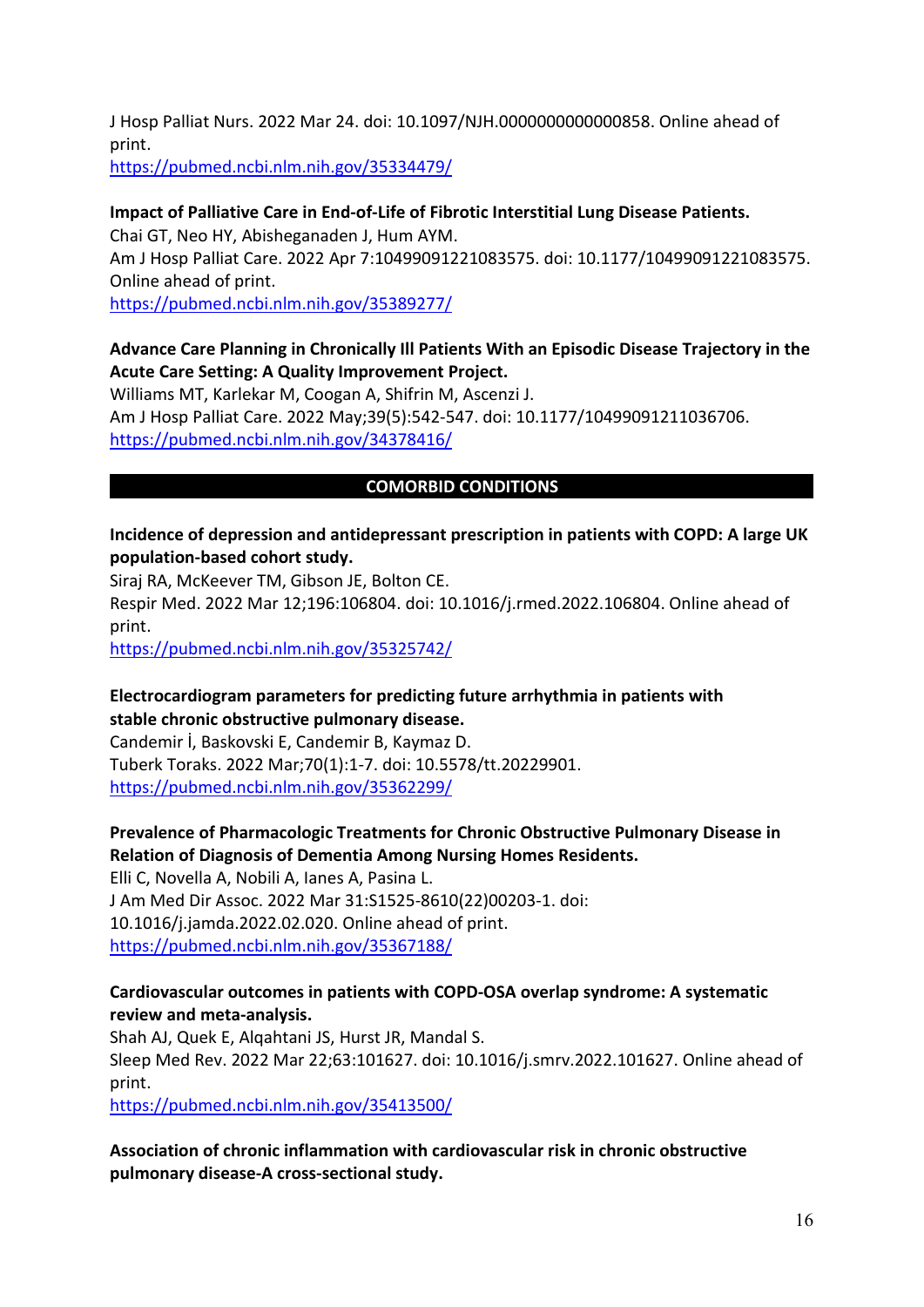Ljubičić Đ, Balta V, Dilber D, Vražić H, Đikić D, Odeh D, Habek JČ, Vukovac EL, Tudorić N. Health Sci Rep. 2022 Apr 7;5(3):e586. doi: 10.1002/hsr2.586. eCollection 2022 Apr. <https://pubmed.ncbi.nlm.nih.gov/35425866/>

### **Impact of Positive Airway Pressure Therapy Adherence on Outcomes in Patients with OSA and COPD.**

Sterling KL, Pépin JL, Linde-Zwirble W, Chen J, Benjafield AV, Cistulli PA, Cole KV, Emami H, Woodford C, Armitstead JP, Nunez CM, Wedzicha JA, Malhotra A; medXcloud group. Am J Respir Crit Care Med. 2022 Apr 18. doi: 10.1164/rccm.202109-2035OC. Online ahead of print.

<https://pubmed.ncbi.nlm.nih.gov/35436176/>

### **The HUNT study: Association of comorbidity clusters with long-term survival and incidence of exacerbation in a population-based Norwegian COPD cohort.**

Vikjord SAA, Brumpton BM, Mai XM, Romundstad S, Langhammer A, Vanfleteren L. Respirology. 2022 Apr;27(4):277-285. doi: 10.1111/resp.14222. <https://pubmed.ncbi.nlm.nih.gov/35144315/>

#### **The Effect of Borderline Pulmonary Hypertension on Survival in Chronic Lung Disease.**

Piccari L, Wort SJ, Meloni F, Rizzo M, Price LC, Martino L, Salvaterra E, Scelsi L, López Meseguer M, Blanco I, Callari A, Pérez González V, Tuzzolino F, McCabe C, Rodríguez Chiaradía DA, Vitulo P; REHAR Registry Investigators.

Respiration. 2022 Apr 22:1-11. doi: 10.1159/000524263. Online ahead of print. <https://pubmed.ncbi.nlm.nih.gov/35462365/>

### **Factors associated with coronary heart disease in COPD patients and controls.**

Svendsen CD, Kuiper KKJ, Ostridge K, Larsen TH, Nielsen R, Hodneland V, Nordeide E, Bakke PS, Eagan TM.

PLoS One. 2022 Apr 27;17(4):e0265682. doi: 10.1371/journal.pone.0265682. eCollection 2022.

<https://pubmed.ncbi.nlm.nih.gov/35476713/>

### **Impact of COPD or Asthma on the Risk of Atrial Fibrillation: A Systematic Review and Meta-Analysis.**

Xue Z, Guo S, Liu X, Ma J, Zhu W, Zhou Y, Liu F, Luo J. Front Cardiovasc Med. 2022 Apr 11;9:872446. doi: 10.3389/fcvm.2022.872446. eCollection 2022.

<https://pubmed.ncbi.nlm.nih.gov/35479273/>

### **Anemia in chronic obstructive pulmonary disease: A systematic review.**

Alisamir M, Ebrahimi M, Rahim F.

Respir Investig. 2022 Apr 25:S2212-5345(22)00041-7. doi: 10.1016/j.resinv.2022.03.006. Online ahead of print.

<https://pubmed.ncbi.nlm.nih.gov/35484075/>

### **EXACERBATIONS / HOSPITALISATIONS / MORTALITY**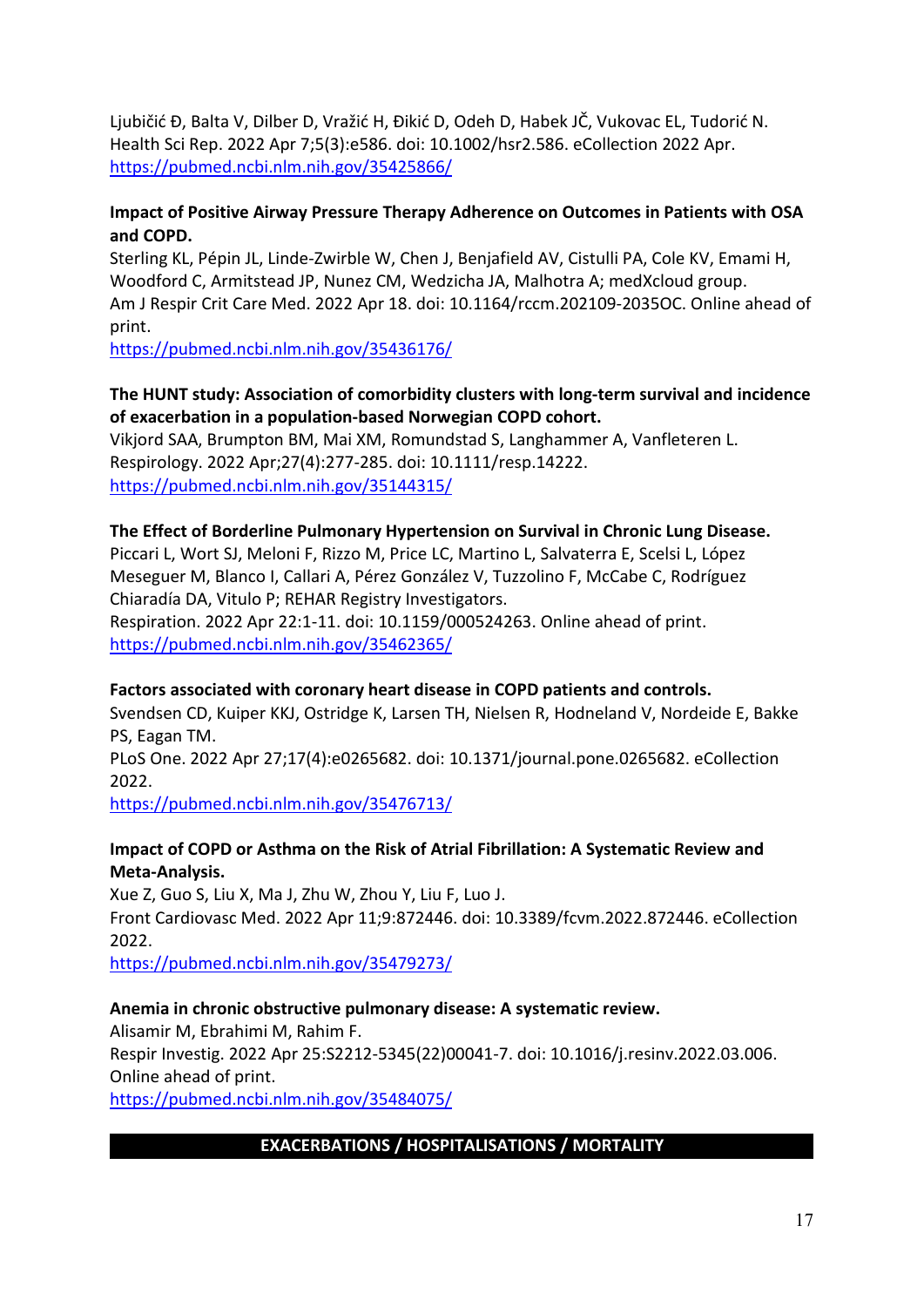#### **Mortality, seasonal variation, and susceptibility to acute exacerbation of COPD in the pandemic year: a nationwide population study.**

Sarc I, Lotric Dolinar A, Morgan T, Sambt J, Ziherl K, Gavric D, Selb J, Rozman A, Dosenovic Bonca P.

Ther Adv Respir Dis. 2022 Jan-Dec;16:17534666221081047. doi: 10.1177/17534666221081047. <https://pubmed.ncbi.nlm.nih.gov/35253548/>

### **Comparison of Clinical Characteristics and Short-Term Prognoses Within Hospitalized Chronic Obstructive Pulmonary Disease Patients Comorbid With Asthma, Bronchiectasis, and Their Overlaps: Findings From the ACURE Registry.**

Lei J, Yang T, Liang C, Huang K, Wu S, Wang C.

Front Med (Lausanne). 2022 Feb 25;9:817048. doi: 10.3389/fmed.2022.817048. eCollection 2022.

<https://pubmed.ncbi.nlm.nih.gov/35280888/>

### **Different Smoking Statuses on Survival and Emphysema in Patients with Acute Exacerbation of Chronic Obstructive Pulmonary Disease.**

Ding Q, Li J, Xu S, Gao Y, Guo Y, Xie B, Li H, Wei X.

Int J Chron Obstruct Pulmon Dis. 2022 Mar 5;17:505-515. doi: 10.2147/COPD.S346456. eCollection 2022.

<https://pubmed.ncbi.nlm.nih.gov/35281478/>

## **Factors affecting the length of stay and hospital readmission rates after an acute exacerbation of chronic obstructive pulmonary disease: a systematic review and metaanalysis.**

Wang Q, Pei G, Chen L, He Z. Ann Transl Med. 2022 Feb;10(4):175. doi: 10.21037/atm-22-150. <https://pubmed.ncbi.nlm.nih.gov/35280353/>

## **Influence of the COPD Assessment Test respiratory item score on the decision to hospitalize patients with disease exacerbation in a hospital emergency department.**

Pulido Herrero E, Villanueva Etxebarria A, Aramburu Ojembarrena A, Piñera Salmerón P, Quintana López JM, Esteban González C, Gallardo Rebollal MS, Amigo Angulo JM, Urrutikoetxea Etxebarria S, Ibarrola Luengas I, Armentia Bardeci JM, García Gutiérrez S. Emergencias. 2022 Apr;34(2):95-102.

<https://pubmed.ncbi.nlm.nih.gov/35275459/>

### **Impact of Coexisting Dementia on Inpatient Outcomes for Patients Admitted with a COPD Exacerbation.**

Gupta A, McKeever TM, Hutchinson JP, Bolton CE. Int J Chron Obstruct Pulmon Dis. 2022 Mar 10;17:535-544. doi: 10.2147/COPD.S345751. eCollection 2022.

<https://pubmed.ncbi.nlm.nih.gov/35300119/>

**Heart failure in patients with COPD exacerbations: Looking below the tip of the iceberg.** Hesse K, Bourke S, Steer J.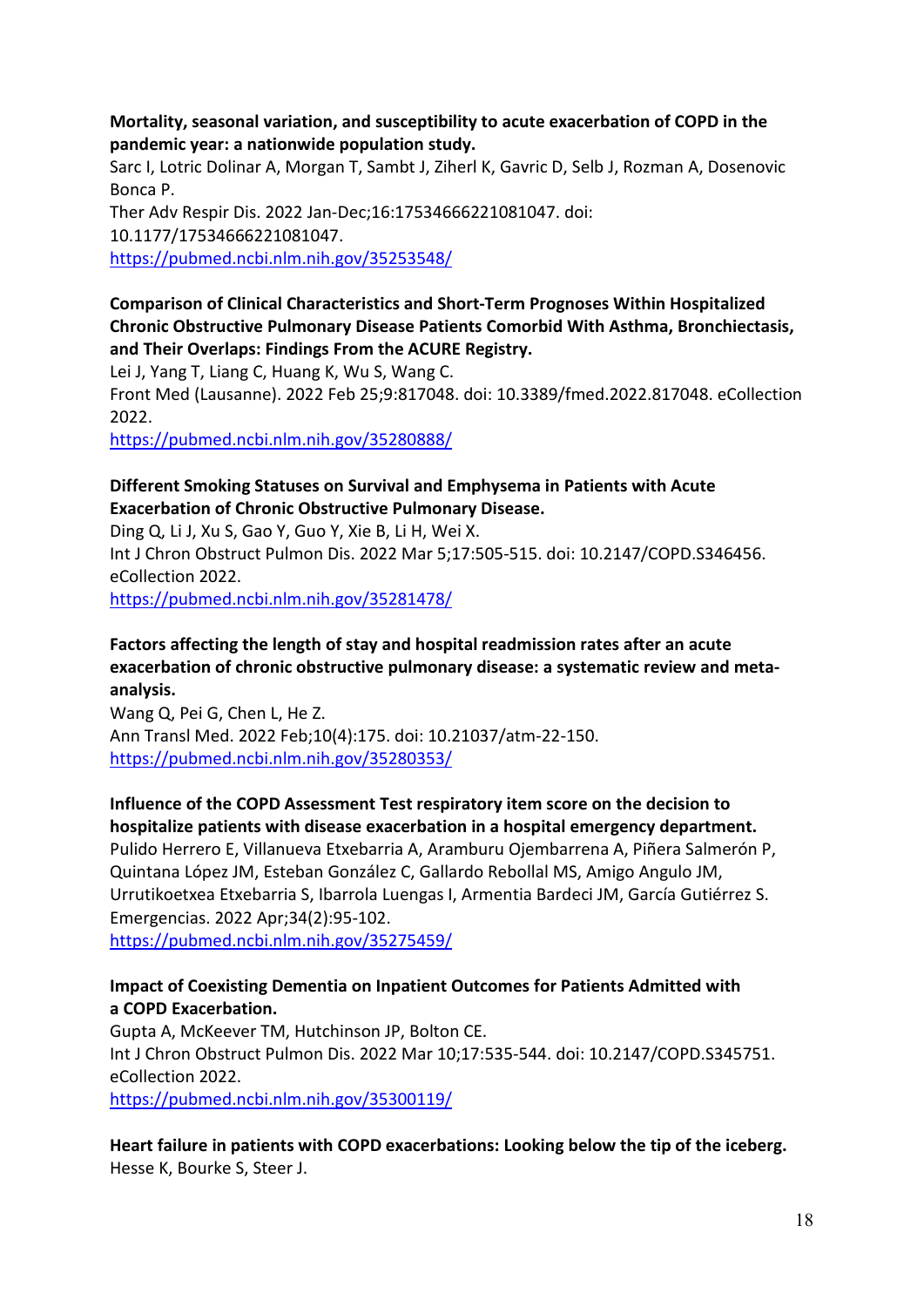Respir Med. 2022 Mar 2;196:106800. doi: 10.1016/j.rmed.2022.106800. Online ahead of print.

<https://pubmed.ncbi.nlm.nih.gov/35306385/>

#### **Different Smoking Statuses on Survival and Emphysema in Patients with Acute Exacerbation of Chronic Obstructive Pulmonary Disease.**

Ding Q, Li J, Xu S, Gao Y, Guo Y, Xie B, Li H, Wei X. Int J Chron Obstruct Pulmon Dis. 2022 Mar 5;17:505-515. doi: 10.2147/COPD.S346456. eCollection 2022.

<https://pubmed.ncbi.nlm.nih.gov/35281478/>

### **Health System Approach to Improve COPD Care After Hospital Discharge: Stepped Wedge Clinical Trial.**

Au DH, Collins MP, Berger DB, Carvalho PG, Nelson KM, Reinke LF, Goodman RB, Adamson R, Woo DM, Rise PJ, Coggeshall SS, Plumley RB, Epler EM, Moss BR, McDowell JA, Weppner WG.

Am J Respir Crit Care Med. 2022 Mar 25. doi: 10.1164/rccm.202107-1707OC. Online ahead of print.

<https://pubmed.ncbi.nlm.nih.gov/35333140/>

### **The development of the ADO-SQ model to predict 1-year mortality in patients with COPD.**

Owusuaa C, van der Leest C, Helfrich G, Heller-Baan R, Loenhout CV, Herbrink JW, Nieboer D, van der Rijt CC, van der Heide A.

Palliat Med. 2022 Mar 24:2692163221080662. doi: 10.1177/02692163221080662. Online ahead of print.

<https://pubmed.ncbi.nlm.nih.gov/35331047/>

#### **Disease Trajectories and Impact of One Moderate Exacerbation in Gold B COPD Patients.**

Løkke A, Hilberg O, Lange P, Ibsen R, Stratelis G, de Fine Licht S, Lykkegaard J. Int J Chron Obstruct Pulmon Dis. 2022 Mar 16;17:569-578. doi: 10.2147/COPD.S344669. eCollection 2022.PMID: 35321533 <https://pubmed.ncbi.nlm.nih.gov/35321533/>

### **Relationship of COPD Exacerbation Severity and Frequency on Risks for Future Events and Economic Burden in the Medicare Fee-For-Service Population.**

Sethi S, Make BJ, Robinson SB, Kumar S, Pollack M, Moretz C, Dreyfus J, Xi A, Powell D, Feigler N.

Int J Chron Obstruct Pulmon Dis. 2022 Mar 20;17:593-608. doi: 10.2147/COPD.S350248. eCollection 2022.

<https://pubmed.ncbi.nlm.nih.gov/35342290/>

### **International Differences in the Frequency of COPD Exacerbations Reported in Three Clinical Trials.**

Calverley PMA, Martinez FJ, Vestbo J, Jenkins CR, Wise R, Lipson DA, Cowans NJ, Yates J, Crim C, Celli BR.

Am J Respir Crit Care Med. 2022 Apr 1. doi: 10.1164/rccm.202111-2630OC. Online ahead of print.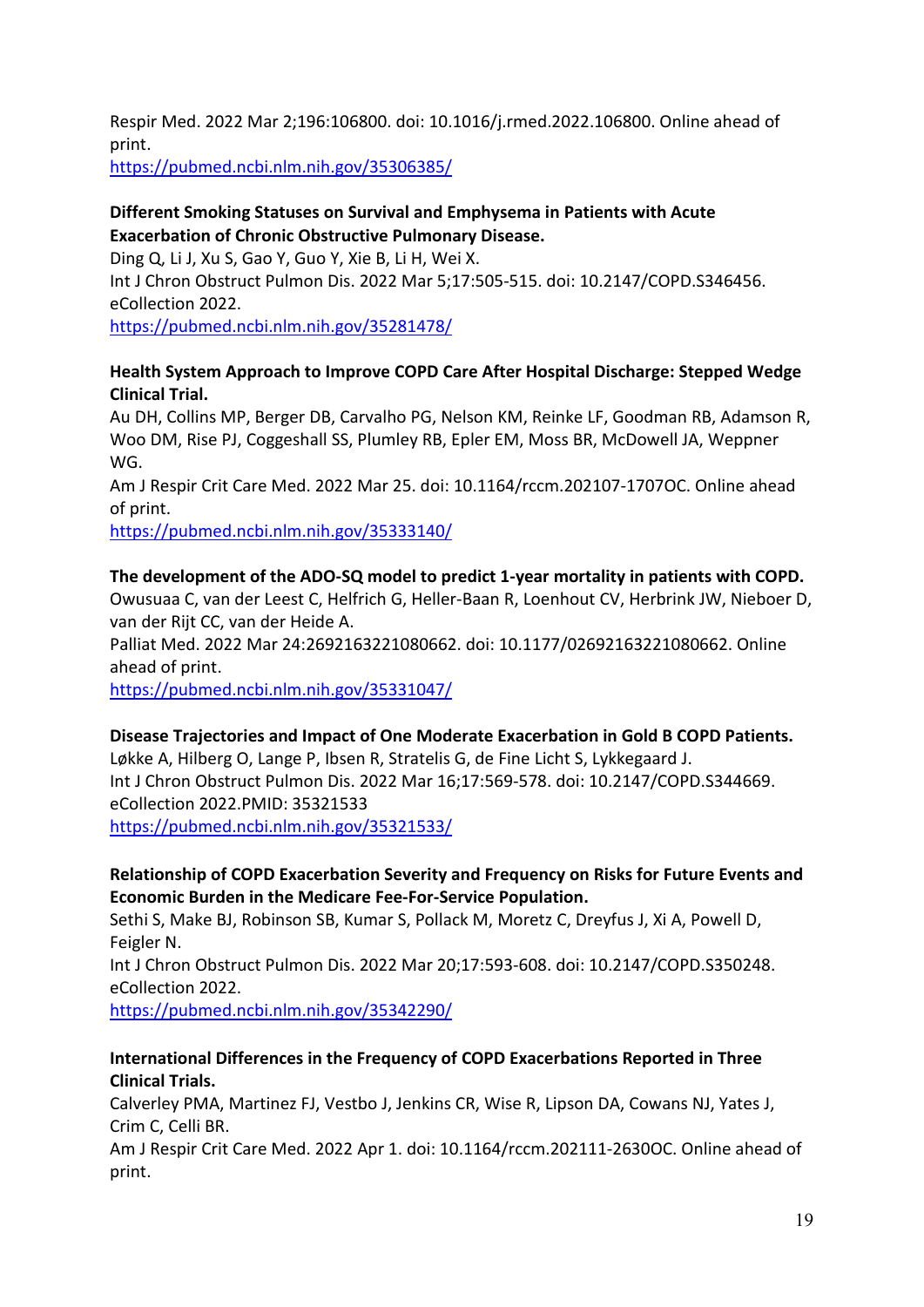<https://pubmed.ncbi.nlm.nih.gov/35363593/>

#### **Lung Function and the Risk of Exacerbation in the BLOCK COPD Trial.**

Parekh TM, Helgeson ES, Connett J, Voelker H, Ling SX, Lazarus SC, Bhatt SP, MacDonald DM, Mkorombindo T, Kunisaki KM, Fortis S, Kaminsky D, Dransfield MT.

Ann Am Thorac Soc. 2022 Apr 1. doi: 10.1513/AnnalsATS.202109-1042OC. Online ahead of print.

<https://pubmed.ncbi.nlm.nih.gov/35363600/>

#### **Air Trapping and the Risk of COPD Exacerbation: Analysis From Prospective KOCOSS Cohort.**

Kim Y, Kim SH, Rhee CK, Lee JS, Lee CY, Kim DK, Shin KC, Jung KS, Yoo KH, Park YB. Front Med (Lausanne). 2022 Mar 11;9:835069. doi: 10.3389/fmed.2022.835069. eCollection 2022.

<https://pubmed.ncbi.nlm.nih.gov/35372402/>

### **Predicting mortality after hospitalisation for COPD using electronic health records.**

Pellicori P, McConnachie A, Carlin C, Wales A, Cleland JG. Pharmacol Res. 2022 Apr 2:106199. doi: 10.1016/j.phrs.2022.106199. Online ahead of print. <https://pubmed.ncbi.nlm.nih.gov/35381341/>

### **Optimizing COPD Acute Care Patient Outcomes Using a Standardized Transition Bundle and Care-Coordinator: A Randomized Clinical Trial.**

Atwood CE, Bhutani M, Ospina MB, Rowe BH, Leigh R, Deuchar L, Faris P, Michas M, Mrklas KJ, Graham J, Aceron R, Damant R, Green L, Hirani N, Longard K, Meyer V, Mitchell P, Tsai W, Walker B, Stickland MK.

Chest. 2022 Apr 8:S0012-3692(22)00594-3. doi: 10.1016/j.chest.2022.03.047. Online ahead of print.

<https://pubmed.ncbi.nlm.nih.gov/35405112/>

### **Heart Rate Variability on 10-Second Electrocardiogram and Risk of Acute Exacerbation of COPD: A Secondary Analysis of the BLOCK-COPD Trial.**

MacDonald DM, Mkorombindo T, Ling SX, Adabag S, Casaburi R, Connett JE, Helgeson ES, Porszasz J, Rossiter HB, Stringer WW, Voelker H, Zhao D, Dransfield MT, Kunisaki KM. Chronic Obstr Pulm Dis. 2022 Apr 9. doi: 10.15326/jcopdf.2021.0264. Online ahead of print. <https://pubmed.ncbi.nlm.nih.gov/35403415/>

### **Short-Term Impact of the Frequency of COPD Exacerbations on Quality of Life.**

Camac ER, Stumpf NA, Voelker HK, Criner GJ; COPD Clinical Research Network and the Canadian Institutes of Health Research.

Chronic Obstr Pulm Dis. 2022 Apr 1. doi: 10.15326/jcopdf.2021.0280. Online ahead of print. <https://pubmed.ncbi.nlm.nih.gov/35397199/>

### **The Impact of the Age, Dyspnoea, and Airflow Obstruction (ADO) Index on the Medical Burden of Chronic Obstructive Pulmonary Disease (COPD).**

Li CL, Lin MH, Tsai YC, Tseng CW, Chang CL, Shen LS, Kuo HC, Liu SF. J Clin Med. 2022 Mar 29;11(7):1893. doi: 10.3390/jcm11071893.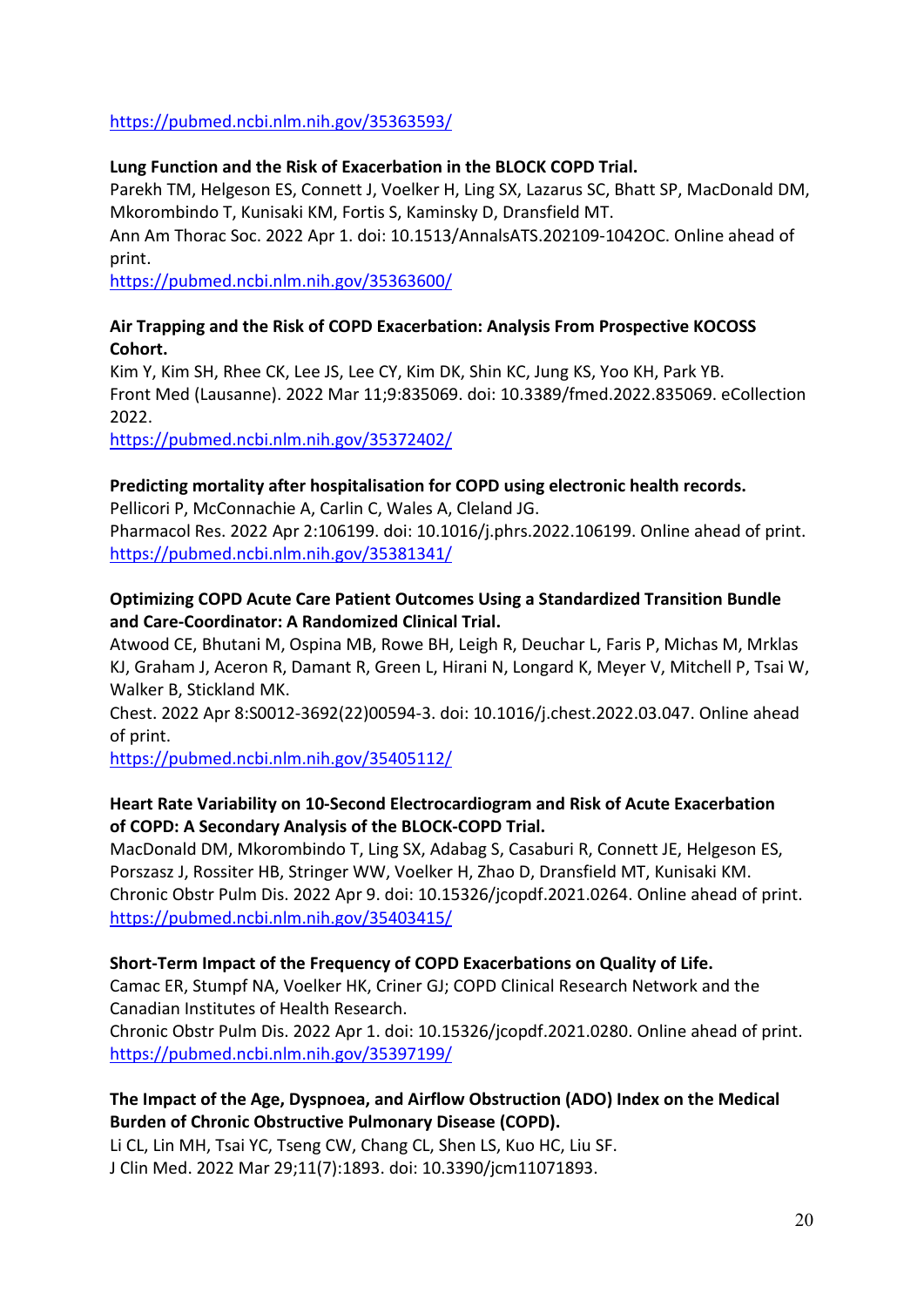#### <https://pubmed.ncbi.nlm.nih.gov/35407503/>

## **Chronic Obstructive Pulmonary Disease-Related Mortality in Brazil, 2000-2019: A Multiple-Cause-of-Death Study.**

Santo AH, Fernandes FLA. COPD. 2022;19(1):216-225. doi: 10.1080/15412555.2022.2061934. <https://pubmed.ncbi.nlm.nih.gov/35416733/>

#### **Serum Creatinine to Cystatin C Ratio is an Effective Indicator for Muscle Strength Decline in Men with Acute Exacerbation of Chronic Obstructive Pulmonary Disease.**

Huang D, Xie C, Sun C, Chen M, Li L, Yi H, Liao J, Zhao X, Shen X, He D, Li D, Wu D. Int J Chron Obstruct Pulmon Dis. 2022 Apr 8;17:781-789. doi: 10.2147/COPD.S356314. eCollection 2022.

<https://pubmed.ncbi.nlm.nih.gov/35422619/>

#### **High-flow nasal cannula versus conventional oxygen therapy in acute COPD exacerbation with mild hypercapnia: a multicenter randomized controlled trial.**

Xia J, Gu S, Lei W, Zhang J, Wei H, Liu C, Zhang H, Lu R, Zhang L, Jiang M, Hu C, Cheng Z, Wei C, Chen Y, Lu F, Chen M, Bi H, Liu H, Yan C, Teng H, Yang Y, Liang C, Ge Y, Hou P, Liu J, Gao W, Zhang Y, Feng Y, Tao C, Huang X, Pan P, Luo H, Yun C, Zhan Q. Crit Care. 2022 Apr 15;26(1):109. doi: 10.1186/s13054-022-03973-7. <https://pubmed.ncbi.nlm.nih.gov/35428349/>

### **"NEWS2" as an Objective Assessment of Hospitalised COPD Exacerbation Severity.** Stone PW, Minelli C, Feary J, Roberts CM, Quint JK, Hurst JR. Int J Chron Obstruct Pulmon Dis. 2022 Apr 8;17:763-772. doi: 10.2147/COPD.S359123. eCollection 2022 <https://pubmed.ncbi.nlm.nih.gov/35431544>

### **Factors Related with Hospital Attendance and Mortality in Patients with COPD: A Case-Control Study in a Real-Life Setting.**

López-Pardo ME, Candal-Pedreira C, Valdés-Cuadrado L, Represas-Represas C, Ruano-Ravina A, Pérez-Ríos M. Int J Chron Obstruct Pulmon Dis. 2022 Apr 14;17:809-819. doi: 10.2147/COPD.S355236. eCollection 2022.

<https://pubmed.ncbi.nlm.nih.gov/35444414/>

#### **COVID-19**

*\*Composed in collaboration with Dr. Vitalii Poberezhets (Chair of Group 01.04 - m-Health/ehealth)*

**Risk Assessment for Patients with Chronic Respiratory Conditions in the Context of the SARS-CoV-2 Pandemic Statement of the German Respiratory Society with the Support of the German Association of Chest Physicians.**

Lommatzsch M, Rabe KF, Taube C, Joest M, Kreuter M, Wirtz H, Blum TG, Kolditz M, Geerdes-Fenge H, Otto-Knapp R, Häcker B, Schaberg T, Ringshausen FC, Vogelmeier CF,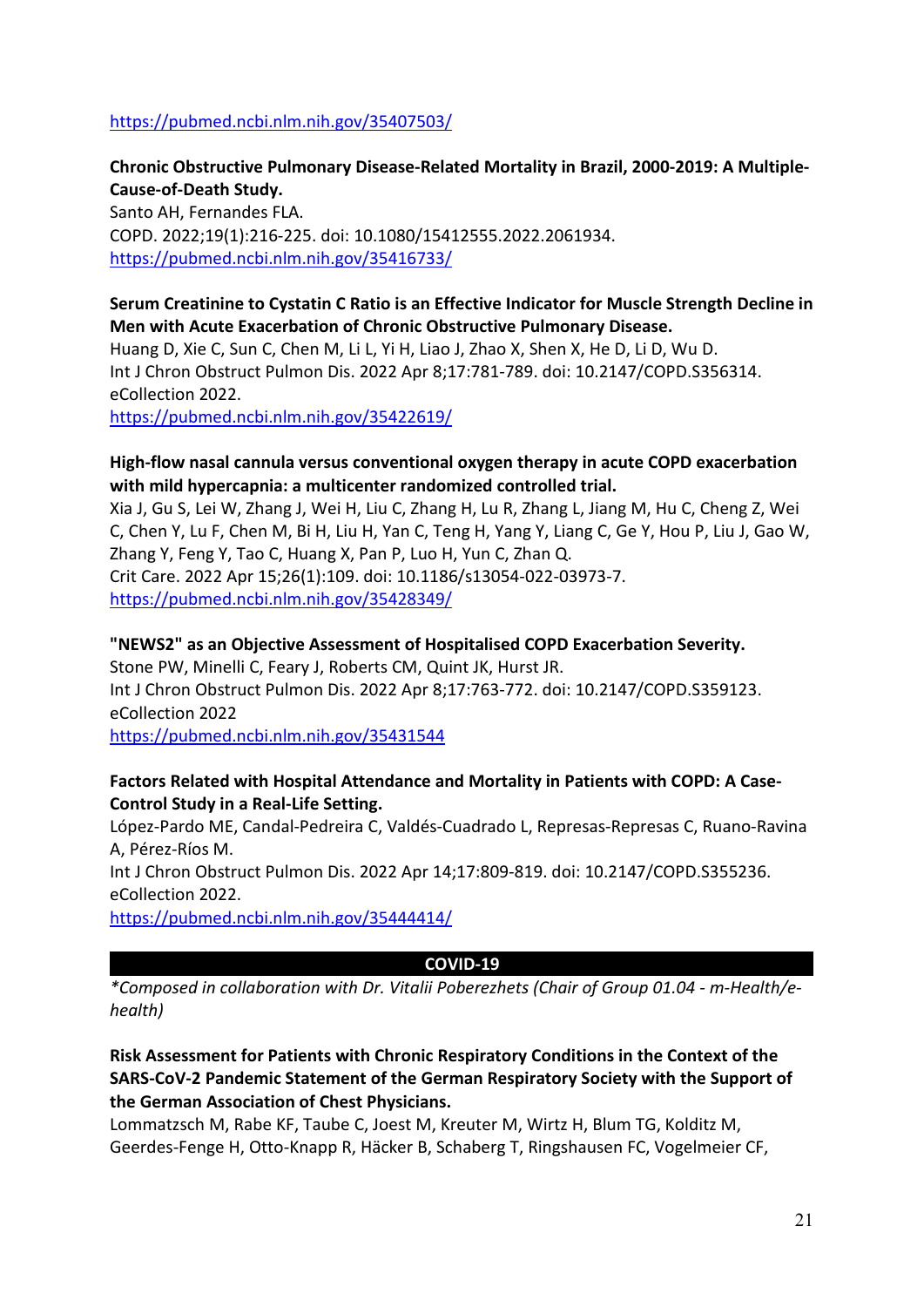Reinmuth N, Reck M, Gottlieb J, Konstantinides S, Meyer J, Worth H, Windisch W, Welte T, Bauer T.

Respiration. 2022;101(3):307-320. doi: 10.1159/000518896. Epub 2022 Jan 21. <https://pubmed.ncbi.nlm.nih.gov/35231915/>

### **COVID-19 infection in patients with chronic obstructive pulmonary disease: From pathophysiology to therapy. Mini-review.**

Fekete M, Szarvas Z, Fazekas-Pongor V, Feher A, Dosa N, Lehoczki A, Tarantini S, Varga JT. Physiol Int. 2022 Feb 28. doi: 10.1556/2060.2022.00172. Online ahead of print. <https://pubmed.ncbi.nlm.nih.gov/35230261/>

**Inspiratory Muscle Training Enhances Recovery Post COVID-19: A Randomised Controlled Trial.**

McNarry MA, Berg RMG, Shelley J, Hudson J, Saynor ZL, Duckers J, Lewis K, Davies GA, Mackintosh KA.

Eur Respir J. 2022 Mar 2:2103101. doi: 10.1183/13993003.03101-2021. Online ahead of print.

<https://pubmed.ncbi.nlm.nih.gov/35236727/>

### **Age is the main determinant of COVID-19 related in-hospital mortality with minimal impact of pre-existing comorbidities, a retrospective cohort study.**

Henkens MTHM, Raafs AG, Verdonschot JAJ, Linschoten M, van Smeden M, Wang P, van der Hooft BHM, Tieleman R, Janssen MLF, Ter Bekke RMA, Hazebroek MR, van der Horst ICC, Asselbergs FW, Magdelijns FJH, Heymans SRB; CAPACITY-COVID collaborative consortium. BMC Geriatr. 2022 Mar 5;22(1):184. doi: 10.1186/s12877-021-02673-1. <https://pubmed.ncbi.nlm.nih.gov/35247983/>

### **How COVID-19 interacts with interstitial lung disease.**

Myall KJ, Martinovic JL, West A.Breathe (Sheff). 2022 Mar;18(1):210158. doi: 10.1183/20734735.0158-2021. Epub 2021 Mar 8. <https://pubmed.ncbi.nlm.nih.gov/35284020/>

### **Mortality of COVID-19 is associated with comorbidity in patients with chronic obstructive pulmonary disease.**

Andreen N, Andersson LM, Sundell N, Gustavsson L, Westin J. Infect Dis (Lond). 2022 Mar 14:1-6. doi: 10.1080/23744235.2022.2050422. Online ahead of print.

<https://pubmed.ncbi.nlm.nih.gov/35287524/>

## **Chronic Obstructive Pulmonary Disease is Associated with a More Symptomatic Burden and Severe Presentation of COVID-19: A Korean National COVID-19 Cohort Study.**

Kim Y, Lee H, Lee SK, Yang B, Choi H, Park DW, Park TS, Moon JY, Kim TH, Sohn JW, Yoon HJ, Kim SH.

Tohoku J Exp Med. 2022;256(3):209-214. doi: 10.1620/tjem.256.209. <https://pubmed.ncbi.nlm.nih.gov/35314528/>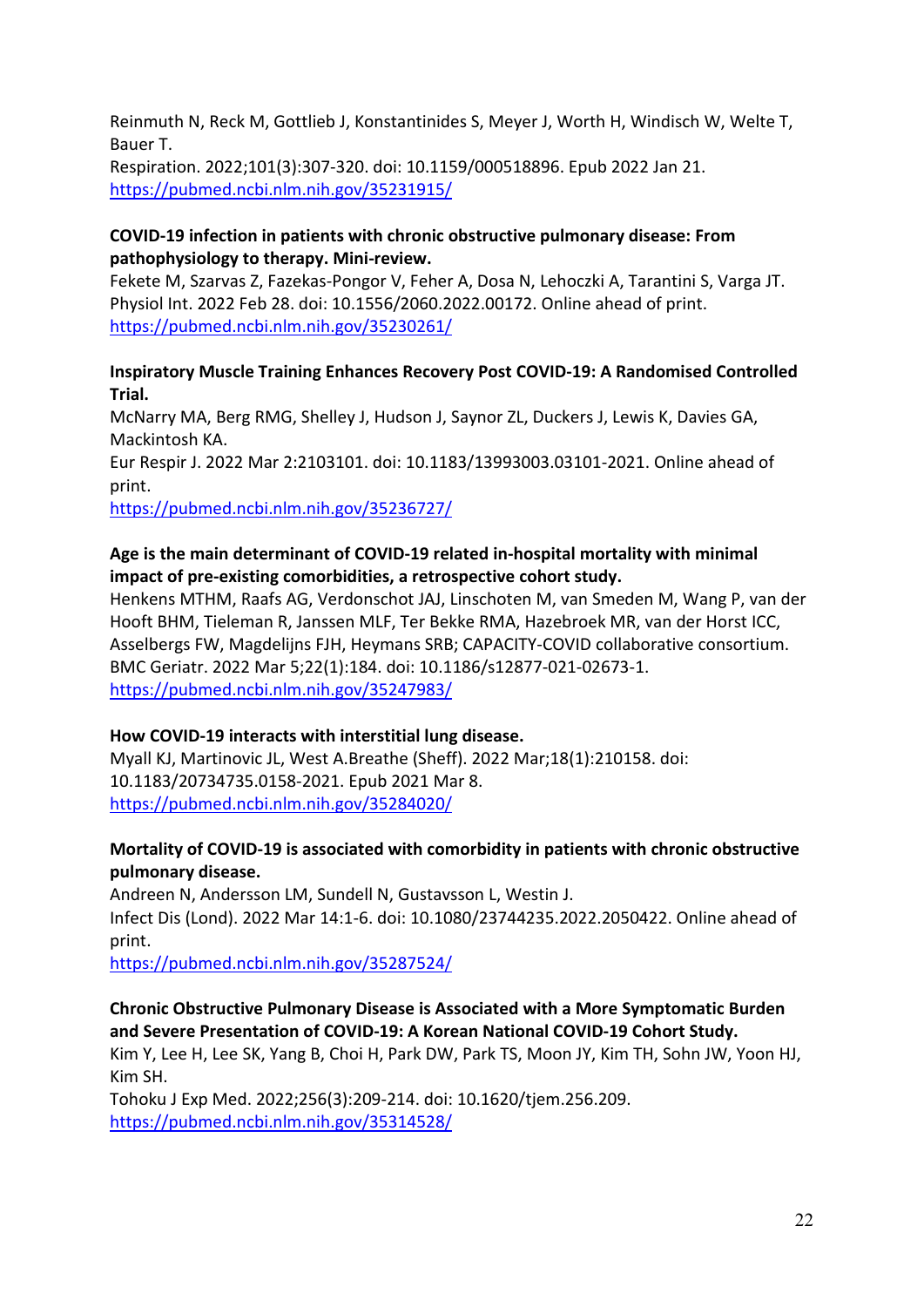#### **Characteristics and outcomes of COVID-19 patients with IPF: A multi-center retrospective study.**

Cilli A, Hanta I, Uzer F, Coskun F, Sevinc C, Deniz PP, Parlak M, Altunok E, Tertemiz KC, Ursavas A.

Respir Med Res. 2022 Mar 3;81:100900. doi: 10.1016/j.resmer.2022.100900. Online ahead of print.

<https://pubmed.ncbi.nlm.nih.gov/35338917/>

**Cough-specific Quality of Life Predicts Disease Progression Among Patients with Interstitial Lung Disease: Data from the Pulmonary Fibrosis Foundation Patient Registry.** Lee J, White E, Freiheit E, Scholand MB, Strek ME, Podolanczuk AJ, Patel NM; Pulmonary Fibrosis Foundation.Chest. 2022 Mar 22:S0012-3692(22)00545-1. doi: 10.1016/j.chest.2022.03.025. Online ahead of print. <https://pubmed.ncbi.nlm.nih.gov/35337809/>

#### **Value of Cardiopulmonary Exercise Testing in Prognostic Assessment of Patients with Interstitial Lung Diseases.**

Stubbe B, Ittermann T, Grieger A, Walther C, Gläser S, Ewert R.J Clin Med. 2022 Mar 14;11(6):1609. doi: 10.3390/jcm11061609. <https://pubmed.ncbi.nlm.nih.gov/35329935/>

**Derivation and validation of a simple multidimensional index incorporating exercise capacity parameters for survival prediction in idiopathic pulmonary fibrosis.**  Chandel A, Pastre J, Valery S, King CS, Nathan SD.

Thorax. 2022 Mar 24:thoraxjnl-2021-218440. doi: 10.1136/thoraxjnl-2021-218440. Online ahead of print.

<https://pubmed.ncbi.nlm.nih.gov/35332096/>

### **Relationship between asthma and severe COVID-19: a national cohort study.**

Dolby T, Nafilyan V, Morgan A, Kallis C, Sheikh A, Quint JK.

Thorax. 2022 Mar 30:thoraxjnl-2021-218629. doi: 10.1136/thoraxjnl-2021-218629. Online ahead of print.

<https://pubmed.ncbi.nlm.nih.gov/35354646/>

### **Patient-Reported Symptoms and Sequelae 12 Months After COVID-19 in Hospitalized Adults: A Multicenter Long-Term Follow-Up Study.**

Comelli A, Viero G, Bettini G, Nobili A, Tettamanti M, Galbussera AA, Muscatello A, Mantero M, Canetta C, Martinelli Boneschi F, Arighi A, Brambilla P, Vecchi M, Lampertico P, Bonfanti P, Contoli M, Blasi F, Gori A, Bandera A.

Front Med (Lausanne). 2022 Mar 22;9:834354. doi: 10.3389/fmed.2022.834354. eCollection 2022.

<https://pubmed.ncbi.nlm.nih.gov/35391879/>

### **Uncontrolled asthma predicts severe COVID-19: a report from the Swedish National Airway Register.**

Karlsson Sundbaum J, Konradsen JR, Vanfleteren LEGW, Axelsson Fisk S, Pedroletti C, Sjöö Y, Syk J, Sterner T, Lindberg A, Tunsäter A, Nyberg F, Ekberg-Jansson A, Stridsman C.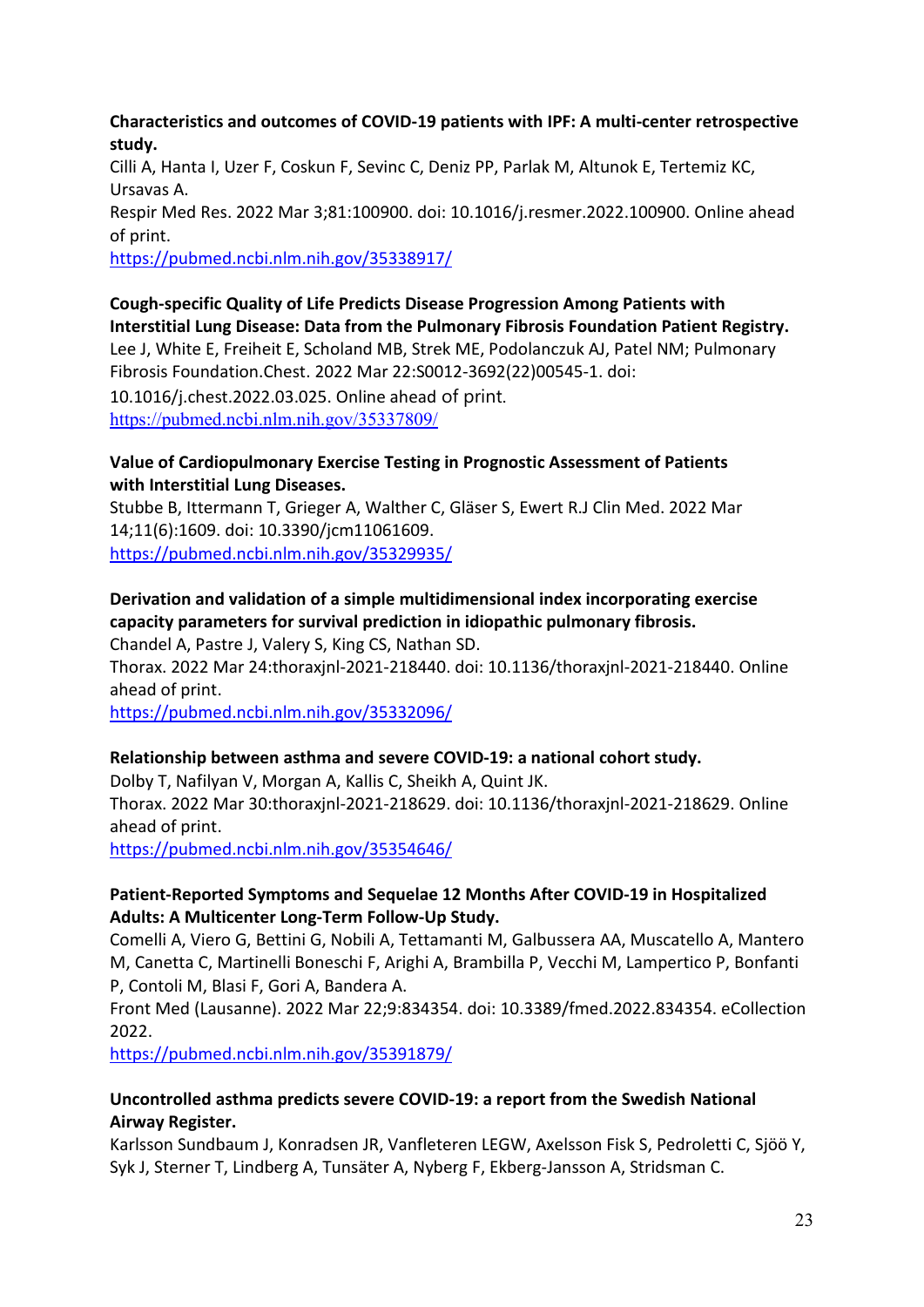Ther Adv Respir Dis. 2022 Jan-Dec;16:17534666221091183. doi: 10.1177/17534666221091183. <https://pubmed.ncbi.nlm.nih.gov/35430944/>

### **(LONG-TERM) IMPACT OF COVID-19**

#### **Long COVID in hospitalized and non-hospitalized patients in a large cohort in Northwest Spain, a prospective cohort study.**

Pérez-González A, Araújo-Ameijeiras A, Fernández-Villar A, Crespo M, Poveda E; Cohort COVID-19 of the Galicia Sur Health Research Institute.

Sci Rep. 2022 Mar 1;12(1):3369. doi: 10.1038/s41598-022-07414-x. <https://pubmed.ncbi.nlm.nih.gov/35233035/>

### **Prescribing errors in post - COVID-19 patients: prevalence, severity, and risk factors in patients visiting a post - COVID-19 outpatient clinic.**

Mahomedradja RF, van den Beukel TO, van den Bos M, Wang S, Kalverda KA, Lissenberg-Witte BI, Kuijvenhoven MA, Nossent EJ, Muller M, Sigaloff KCE, Tichelaar J, van Agtmael MA. BMC Emerg Med. 2022 Mar 5;22(1):35. doi: 10.1186/s12873-022-00588-7. <https://pubmed.ncbi.nlm.nih.gov/35247982/>

### **A Nomogram-Based Model to Predict Respiratory Dysfunction at 6 Months in Non-Critical COVID-19 Survivors.**

De Lorenzo R, Magnaghi C, Cinel E, Vitali G, Martinenghi S, Mazza MG, Nocera L, Cilla M, Damanti S, Compagnone N, Ferrante M, Conte C, Benedetti F, Ciceri F, Rovere-Querini P. Front Med (Lausanne). 2022 Feb 23;9:781410. doi: 10.3389/fmed.2022.781410. eCollection 2022.

<https://pubmed.ncbi.nlm.nih.gov/35280880/>

#### **One-year pulmonary impairment after severe COVID-19: a prospective, multicenter followup study.**

Faverio P, Luppi F, Rebora P, D'Andrea G, Stainer A, Busnelli S, Catalano M, Modafferi G, Franco G, Monzani A, Galimberti S, Scarpazza P, Oggionni E, Betti M, Oggionni T, De Giacomi F, Bini F, Bodini BD, Parati M, Bilucaglia L, Ceruti P, Modina D, Harari S, Caminati A, Intotero M, Sergio P, Monzillo G, Leati G, Borghesi A, Zompatori M, Corso R, Valsecchi MG, Bellani G, Foti G, Pesci A.

Respir Res. 2022 Mar 21;23(1):65. doi: 10.1186/s12931-022-01994-y. <https://pubmed.ncbi.nlm.nih.gov/35313890/>

### **One-year pulmonary impairment after severe COVID-19: a prospective, multicenter followup study.**

Faverio P, Luppi F, Rebora P, D'Andrea G, Stainer A, Busnelli S, Catalano M, Modafferi G, Franco G, Monzani A, Galimberti S, Scarpazza P, Oggionni E, Betti M, Oggionni T, De Giacomi F, Bini F, Bodini BD, Parati M, Bilucaglia L, Ceruti P, Modina D, Harari S, Caminati A, Intotero M, Sergio P, Monzillo G, Leati G, Borghesi A, Zompatori M, Corso R, Valsecchi MG, Bellani G, Foti G, Pesci A.

Respir Res. 2022 Mar 21;23(1):65. doi: 10.1186/s12931-022-01994-y. <https://pubmed.ncbi.nlm.nih.gov/35313890/>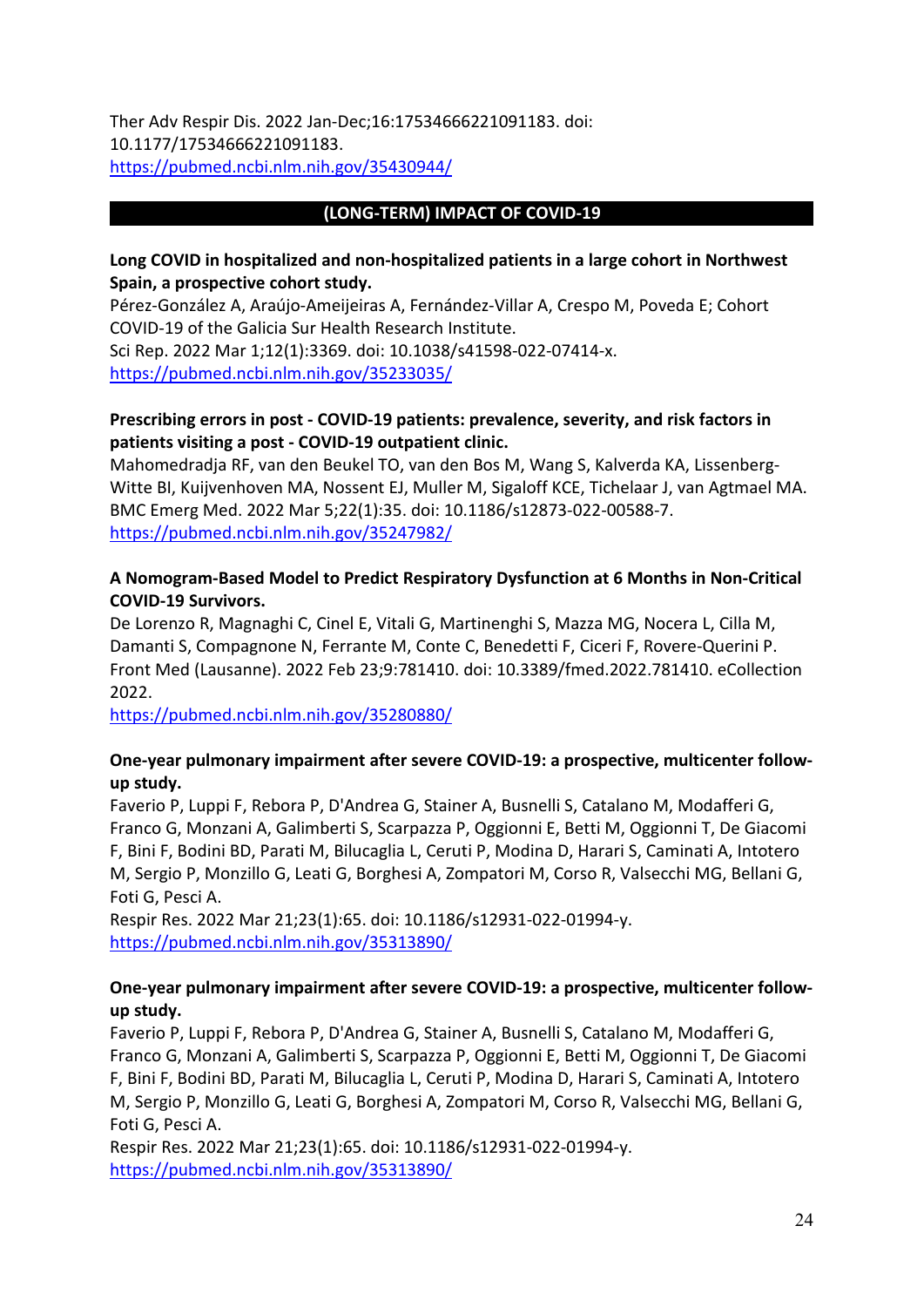### **Joint patient and clinician priority setting to identify 10 key research questions regarding the long-term sequelae of COVID-19.**

Houchen-Wolloff L, Poinasamy K, Holmes K, Tarpey M, Hastie C, Raihani K, Rogers N, Smith N, Adams D, Burgess P, Clark J, Cranage C, Desai M, Geary N, Gill R, Mangwani J, Staunton L, Berry C, Bolton CE, Chalder T, Chalmers J, De Soyza A, Elneima O, Geddes J, Heller S, Ho LP, Jacob J, McAuley H, Parmar A, Quint JK, Raman B, Rowland M, Singapuri A, Singh SJ, Thomas D, Toshner MR, Wain LV, Horsley AR, Marks M, Brightling CE, Evans RA.Thorax. 2022 Mar 30:thoraxjnl-2021-218582. doi: 10.1136/thoraxjnl-2021-218582. Online ahead of print. <https://pubmed.ncbi.nlm.nih.gov/35354642/>

### **Dysfunctional breathing diagnosed by cardiopulmonary exercise testing in 'long COVID' patients with persistent dyspnoea.**

Frésard I, Genecand L, Altarelli M, Gex G, Vremaroiu P, Vremaroiu-Coman A, Lawi D, Bridevaux PO.

BMJ Open Respir Res. 2022 Mar;9(1):e001126. doi: 10.1136/bmjresp-2021-001126. <https://pubmed.ncbi.nlm.nih.gov/35354589/>

### **Prospective longitudinal evaluation of hospitalised COVID-19 survivors 3 and 12 months after discharge.**

Lorent N, Vande Weygaerde Y, Claeys E, Guler Caamano Fajardo I, De Vos N, De Wever W, Salhi B, Gyselinck I, Bosteels C, Lambrecht BN, Everaerts S, Verschraegen S, Schepers C, Demeyer H, Heyns A, Depuydt P, Oeyen S, Van Bleyenbergh P, Godinas L, Dupont L, Hermans G, Derom E, Gosselink R, Janssens W, Van Braeckel E.

ERJ Open Res. 2022 Apr 11;8(2):00004-2022. doi: 10.1183/23120541.00004-2022. eCollection 2022 Apr.

<https://pubmed.ncbi.nlm.nih.gov/35415186/>

### **Persistent COVID-19 symptoms in a community study of 606,434 people in England.**

Whitaker M, Elliott J, Chadeau-Hyam M, Riley S, Darzi A, Cooke G, Ward H, Elliott P. Nat Commun. 2022 Apr 12;13(1):1957. doi: 10.1038/s41467-022-29521-z. <https://pubmed.ncbi.nlm.nih.gov/35413949/>

### **Cardiopulmonary Rehabilitation in Long-COVID-19 Patients with Persistent Breathlessness and Fatigue: The COVID-Rehab Study.**

Besnier F, Bérubé B, Malo J, Gagnon C, Grégoire CA, Juneau M, Simard F, L'Allier P, Nigam A, Iglésies-Grau J, Vincent T, Talamonti D, Dupuy EG, Mohammadi H, Gayda M, Bherer L. Int J Environ Res Public Health. 2022 Mar 31;19(7):4133. doi: 10.3390/ijerph19074133. <https://pubmed.ncbi.nlm.nih.gov/35409815/>

### **A systematic review on physical function, activities of daily living and health-related quality of life in COVID-19 survivors.**

de Oliveira Almeida K, Nogueira Alves IG, de Queiroz RS, de Castro MR, Gomes VA, Santos Fontoura FC, Brites C, Neto MG.

Chronic Illn. 2022 Apr 11:17423953221089309. doi: 10.1177/17423953221089309. Online ahead of print.

<https://pubmed.ncbi.nlm.nih.gov/35404175/>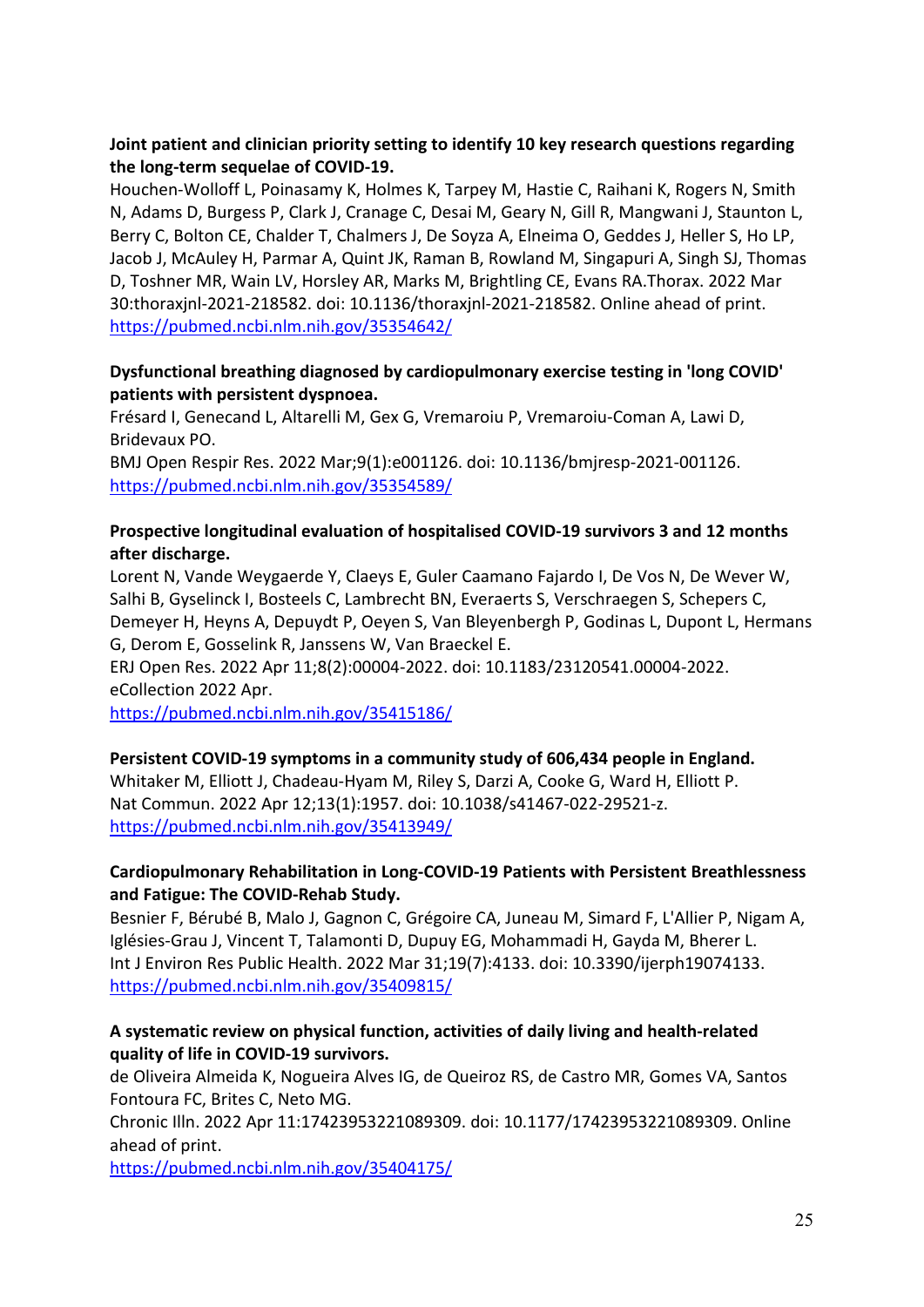### **Patient-Reported Symptoms and Sequelae 12 Months After COVID-19 in Hospitalized Adults: A Multicenter Long-Term Follow-Up Study.**

Comelli A, Viero G, Bettini G, Nobili A, Tettamanti M, Galbussera AA, Muscatello A, Mantero M, Canetta C, Martinelli Boneschi F, Arighi A, Brambilla P, Vecchi M, Lampertico P, Bonfanti P, Contoli M, Blasi F, Gori A, Bandera A.

Front Med (Lausanne). 2022 Mar 22;9:834354. doi: 10.3389/fmed.2022.834354. eCollection 2022.

<https://pubmed.ncbi.nlm.nih.gov/35391879/>

### **COVID-19 patients require multi-disciplinary rehabilitation approaches to address persisting symptom profiles and restore pre-COVID quality of life.**

Faghy MA, Maden-Wilkinson T, Arena R, Copeland RJ, Owen R, Hodgkins H, Willmott A. Expert Rev Respir Med. 2022 Apr 6. doi: 10.1080/17476348.2022.2063843. Online ahead of print.

<https://pubmed.ncbi.nlm.nih.gov/35385677/>

### **Pulmonary Function and Psychological Burden Three Months after COVID-19: Proposal of a Comprehensive Multidimensional Assessment Protocol.**

Vagheggini G, Marzetti F, Miniati M, Bernardeschi L, Miccoli M, Boni Brivio G, Meini S, Panait E, Cini E, Gemignani A.

Healthcare (Basel). 2022 Mar 25;10(4):612. doi: 10.3390/healthcare10040612. <https://pubmed.ncbi.nlm.nih.gov/35455789/>

# **Clinical characteristics with inflammation profiling of long COVID and association with 1 year recovery following hospitalisation in the UK: a prospective observational study.**

PHOSP-COVID Collaborative Group.

Lancet Respir Med. 2022 Apr 22:S2213-2600(22)00127-8. doi: 10.1016/S2213- 2600(22)00127-8. Online ahead of print. <https://pubmed.ncbi.nlm.nih.gov/35472304/>

## **PERSPECTIVES / STATEMENTS / EDITORIALS**

**Walk a Mile in My Shoes: Assessing the Importance of Pulmonary Rehabilitation in Idiopathic Pulmonary Fibrosis.**  Sklar MC, Grieco DL. Chest. 2022 Mar;161(3):597-598. doi: 10.1016/j.chest.2021.11.018. <https://pubmed.ncbi.nlm.nih.gov/35256076/>

## **Treatable traits in asthma: moving beyond diagnostic labels.**

McDonald VM, Gibson PG. Med J Aust. 2022 Mar 28. doi: 10.5694/mja2.51464. Online ahead of print. <https://pubmed.ncbi.nlm.nih.gov/35342966/>

## **Improving Outcomes Following a COPD Hospitalization; Lessons in Population Health from VA.**

Lindenauer PK, Williams MV.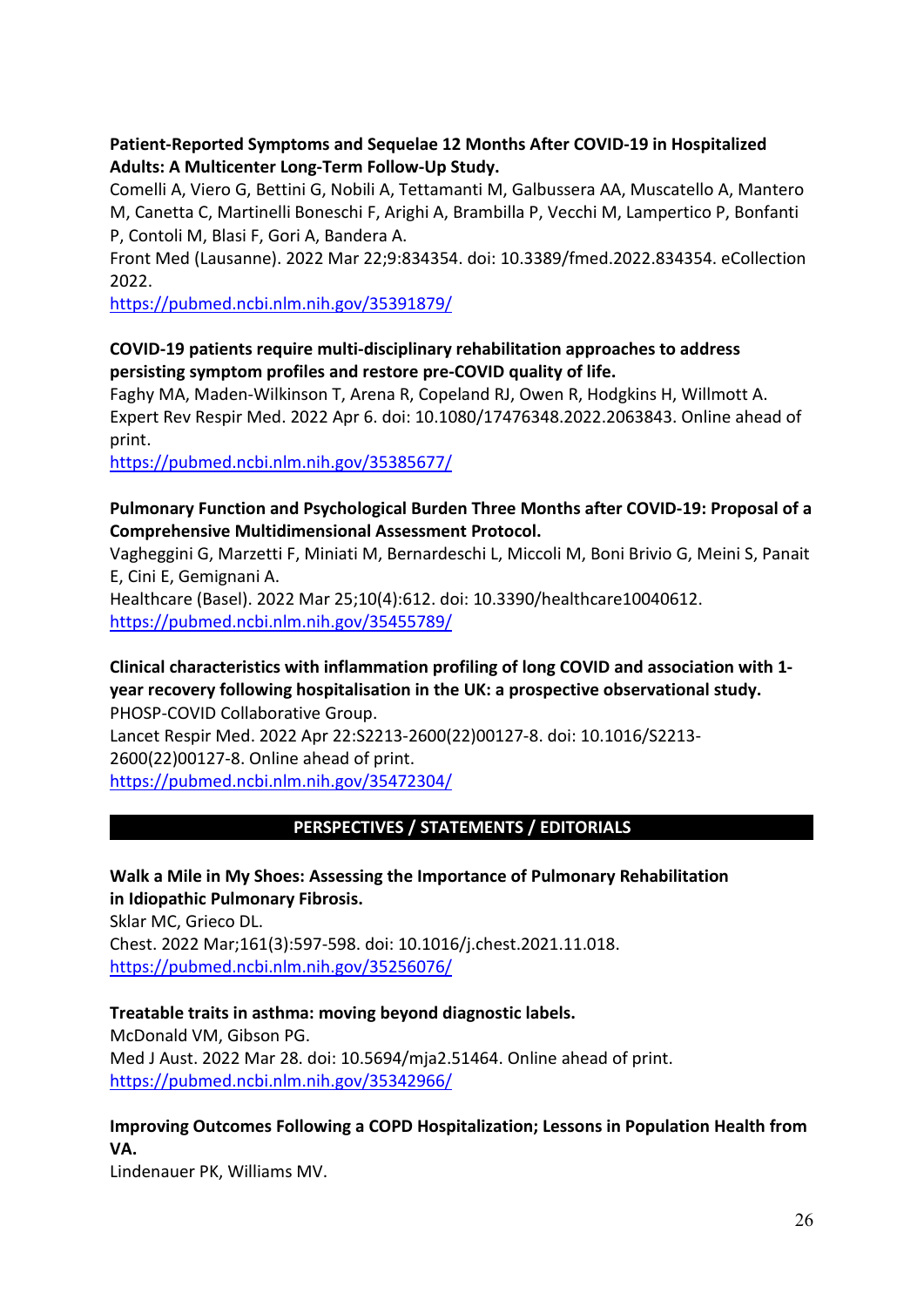Am J Respir Crit Care Med. 2022 Apr 19. doi: 10.1164/rccm.202203-0613ED. Online ahead of print.

<https://pubmed.ncbi.nlm.nih.gov/35438614/>

#### **Future Perspectives of Revaluating Mild COPD.**

Radovanovic D, Contoli M, Braido F, Maniscalco M, Micheletto C, Solidoro P, Santus P, Carone M. Respiration. 2022 Apr 25:1-9. doi: 10.1159/000524102. Online ahead of print. <https://pubmed.ncbi.nlm.nih.gov/35468602/>

**Quality Standard Position Statements for Health System Policy Changes in Diagnosis and Management of COPD: A Global Perspective.**

Bhutani M, Price DB, Winders TA, Worth H, Gruffydd-Jones K, Tal-Singer R, Correia-de-Sousa J, Dransfield MT, Peché R, Stolz D, Hurst JR.

Adv Ther. 2022 Apr 28. doi: 10.1007/s12325-022-02137-x. Online ahead of print. <https://pubmed.ncbi.nlm.nih.gov/35482251/>

#### **OTHER**

**A mixed methods study to inform and evaluate a longitudinal nurse practitioner/community health worker intervention to address social determinants of health and chronic obstructive pulmonary disease self-management.** Kearney L, Wiener RS, Dahodwala M, Fix GM, Hicks J, Little F, Howard J, Foreman AG, Wakeman C, O'Donnell C, Bulekova K, Drainoni ML, Kathuria H. BMC Pulm Med. 2022 Mar 1;22(1):74. doi: 10.1186/s12890-022-01863-w. <https://pubmed.ncbi.nlm.nih.gov/35232414/>

### **The effectiveness of the active cycle of breathing technique in patients with chronic respiratory diseases: A systematic review.**

Zisi D, Chryssanthopoulos C, Nanas S, Philippou A. Heart Lung. 2022 Feb 27;53:89-98. doi: 10.1016/j.hrtlng.2022.02.006. Online ahead of print. <https://pubmed.ncbi.nlm.nih.gov/35235877/>

**Metabolic syndrome in patients with COPD: Causes and pathophysiological consequences.** Fekete M, Szollosi G, Tarantini S, Lehoczki A, Nemeth AN, Bodola C, Varga L, Varga JT. Physiol Int. 2022 Mar 3. doi: 10.1556/2060.2022.00164. Online ahead of print. <https://pubmed.ncbi.nlm.nih.gov/35238797/>

#### **Factors associated with participation in life situations in people with COPD.**

D'Amore C, O'Hoski S, Griffith LE, Richardson J, Goldstein RS, Beauchamp MK. Chron Respir Dis. 2022 Jan-Dec;19:14799731221079305. doi: 10.1177/14799731221079305. <https://pubmed.ncbi.nlm.nih.gov/35253474/>

### **Balance impairment and cognitive dysfunction in patients with chronic obstructive pulmonary disease under 65 years.**

Kaygusuz MH, Oral Tapan O, Tapan U, Genc S. Clin Respir J. 2022 Mar;16(3):200-207. doi: 10.1111/crj.13469. Epub 2022 Jan 26.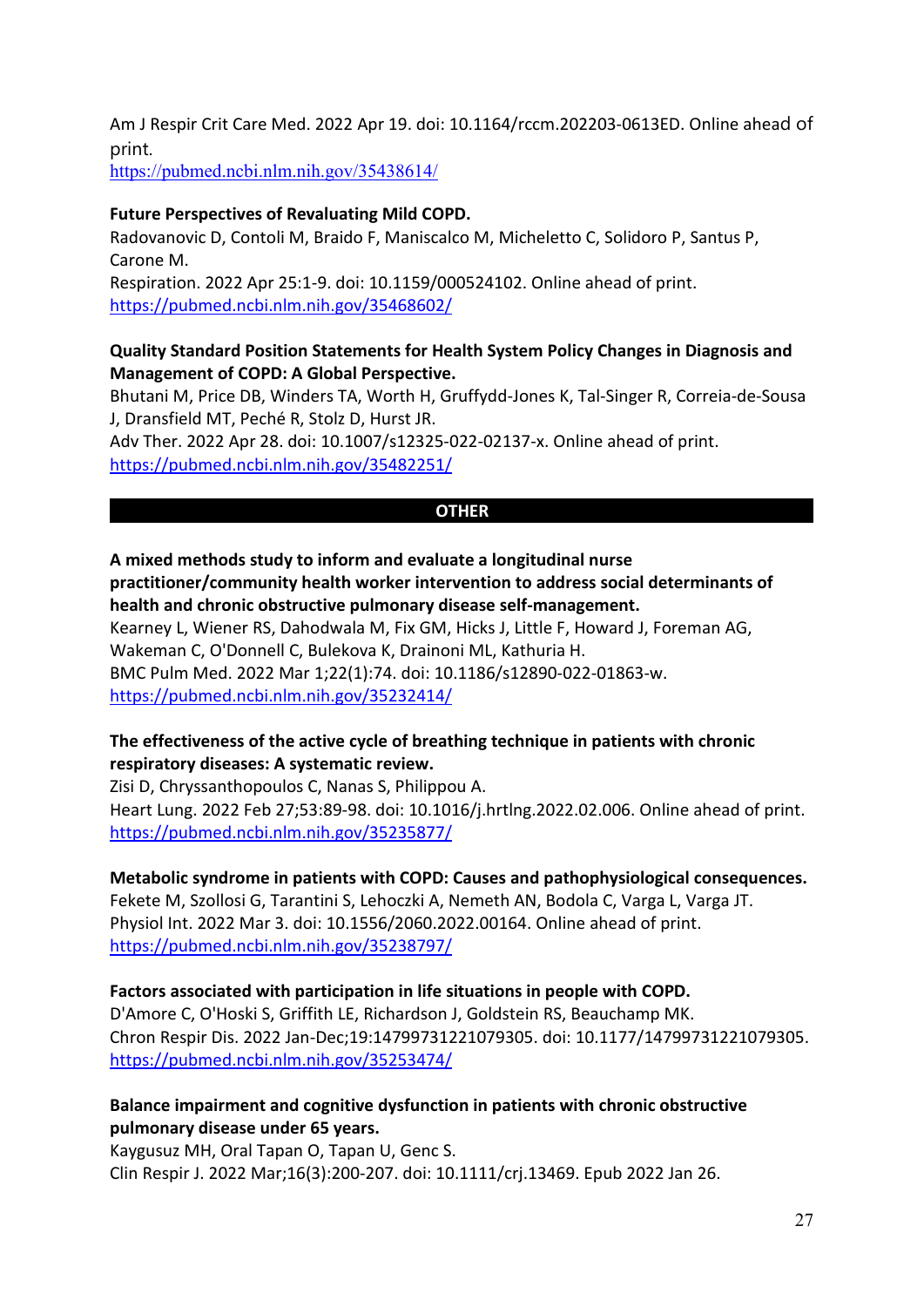#### <https://pubmed.ncbi.nlm.nih.gov/35081270/>

### **Guideline based knowledge and practice of physicians in the management of COPD in a low- to middle-income country.**

Ghimire S, Lamichhane A, Basnet A, Pandey S, Poudel N, Shrestha B, Pathak S, Mahato G, Shrestha RK.

Clin Respir J. 2022 Mar;16(3):190-199. doi: 10.1111/crj.13468. Epub 2022 Jan 13. <https://pubmed.ncbi.nlm.nih.gov/35023608/>

#### **Pragmatic Clinical Trial to Improve Patient Experience Among Adults During Transitions from Hospital to Home: the PArTNER study.**

LaBedz SL, Prieto-Centurion V, Mutso A, Basu S, Bracken NE, Calhoun EA, DiDomenico RJ, Joo M, Pickard AS, Pittendrigh B, Williams MV, Illendula S, Krishnan JA.

J Gen Intern Med. 2022 Mar 8. doi: 10.1007/s11606-022-07461-0. Online ahead of print. <https://pubmed.ncbi.nlm.nih.gov/35260961/>

### **Knowledge, attitude and practice of wearing mask in the population presenting to tertiary hospitals in a developing country.**

Furnaz S, Baig N, Ali S, Rizwan S, Khawaja UA, Usman MA, Haque MTU, Rizwan A, Ali F, Karim M.

PLoS One. 2022 Mar 10;17(3):e0265328. doi: 10.1371/journal.pone.0265328. eCollection 2022.

<https://pubmed.ncbi.nlm.nih.gov/35271654/>

## **Global, regional, and national prevalence of, and risk factors for, chronic obstructive pulmonary disease (COPD) in 2019: a systematic review and modelling analysis.**

Adeloye D, Song P, Zhu Y, Campbell H, Sheikh A, Rudan I; NIHR RESPIRE Global Respiratory Health Unit.

Lancet Respir Med. 2022 Mar 10:S2213-2600(21)00511-7. doi: 10.1016/S2213- 2600(21)00511-7. Online ahead of print. <https://pubmed.ncbi.nlm.nih.gov/35279265/>

### **Sex and Gender in Lung disease and Sleep disorders: A state of the art review.**

Sodhi A, Pisani M, Glassberg MK, Bourjeily G, D'Ambrosio C. Chest. 2022 Mar 14:S0012-3692(22)00438-X. doi: 10.1016/j.chest.2022.03.006. Online ahead of print.

<https://pubmed.ncbi.nlm.nih.gov/35300976/>

### **Longitudinal changes in forced expiratory volume in 1 s in patients with eosinophilic chronic obstructive pulmonary disease.**

Jo YS, Moon JY, Park YB, Kim YH, Um SJ, Kim WJ, Yoon HK, Yoo KH, Jung KS, Rhee CK. BMC Pulm Med. 2022 Mar 16;22(1):91. doi: 10.1186/s12890-022-01873-8. <https://pubmed.ncbi.nlm.nih.gov/35296272/>

### **The impact of personal and outdoor temperature exposure during cold and warm seasons on lung function and respiratory symptoms in COPD.**

Scheerens C, Nurhussien L, Aglan A, Synn AJ, Coull BA, Koutrakis P, Rice MB.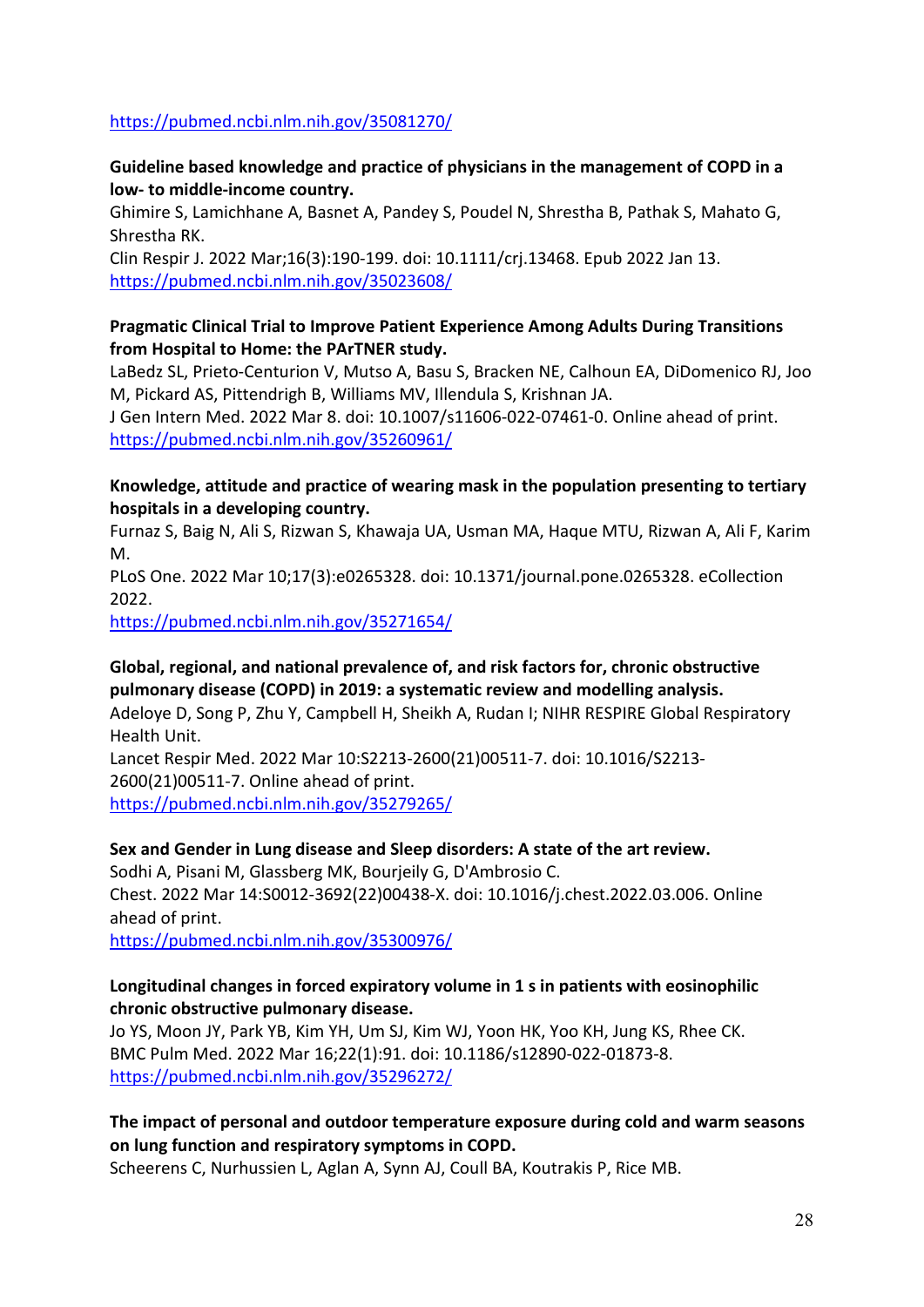ERJ Open Res. 2022 Mar 14;8(1):00574-2021. doi: 10.1183/23120541.00574-2021. <https://pubmed.ncbi.nlm.nih.gov/35295231/>

### **Understanding barriers to and strategies for medication adherence in COPD: a qualitative study.**

O'Toole J, Krishnan M, Riekert K, Eakin MN. BMC Pulm Med. 2022 Mar 19;22(1):98. doi: 10.1186/s12890-022-01892-5. <https://pubmed.ncbi.nlm.nih.gov/35305609/>

**Experiences in elderly people with chronic obstructive pulmonary disease in relation to the use of long-term home oxygen therapy: a qualitative study about feelings attributed to therapy.**

Bueno GH, Campos CJG, Turato ER, Paschoal IA, Valladão LS, Baltieri L, Martins LC. BMC Pulm Med. 2022 Mar 19;22(1):96. doi: 10.1186/s12890-022-01891-6. <https://pubmed.ncbi.nlm.nih.gov/35305608/>

### **Evidence-based management approaches for patients with severe chronic obstructive pulmonary disease (COPD): A practice review.**

Fu Y, Chapman EJ, Boland AC, Bennett MI.

Palliat Med. 2022 Mar 20:2692163221079697. doi: 10.1177/02692163221079697. Online ahead of print.

<https://pubmed.ncbi.nlm.nih.gov/35311415/>

### **Anxiety and Comorbidities Differences in Adults with Chronic Pulmonary Diseases: Serbian Single Center Experience.**

Mujovic N, Popovic K, Jankovic J, Popovac Mijatov S, Mujovic N, Bogdanovic J, Stjepanovic M, Nikcevic L, Radosavljevic N, Nikolic D.

Medicina (Kaunas). 2022 Mar 6;58(3):392. doi: 10.3390/medicina58030392. <https://pubmed.ncbi.nlm.nih.gov/35334568/>

### **Derivation and Validation of the UCAP-Q Case-finding Questionnaire to Detect Undiagnosed Asthma and COPD.**

Huynh C, Whitmore GA, Vandemheen KL, FitzGerald JM, Bergeron C, Boulet LP, Cote A, Field SK, Penz E, McIvor RA, Lemière C, Gupta S, Mayers I, Bhutani M, Hernandez P, Lougheed MD, Licskai CJ, Azher T, Ainslie M, Fraser I, Mahdavian M, Alvarez GG, Kendzerska T, Aaron SD. Eur Respir J. 2022 Mar 24:2103243. doi: 10.1183/13993003.03243-2021. Online ahead of print.

<https://pubmed.ncbi.nlm.nih.gov/35332067/>

### **Association between body composition, sarcopenia and pulmonary function in chronic obstructive pulmonary disease.**

Martínez-Luna N, Orea-Tejeda A, González-Islas D, Flores-Cisneros L, Keirns-Davis C, Sánchez-Santillán R, Pérez-García I, Gastelum-Ayala Y, Martínez-Vázquez V, Martínez-Reyna Ó. BMC Pulm Med. 2022 Mar 26;22(1):106. doi: 10.1186/s12890-022-01907-1. <https://pubmed.ncbi.nlm.nih.gov/35346135/>

**Health literacy and quality of life in Iranian persons with COPD.**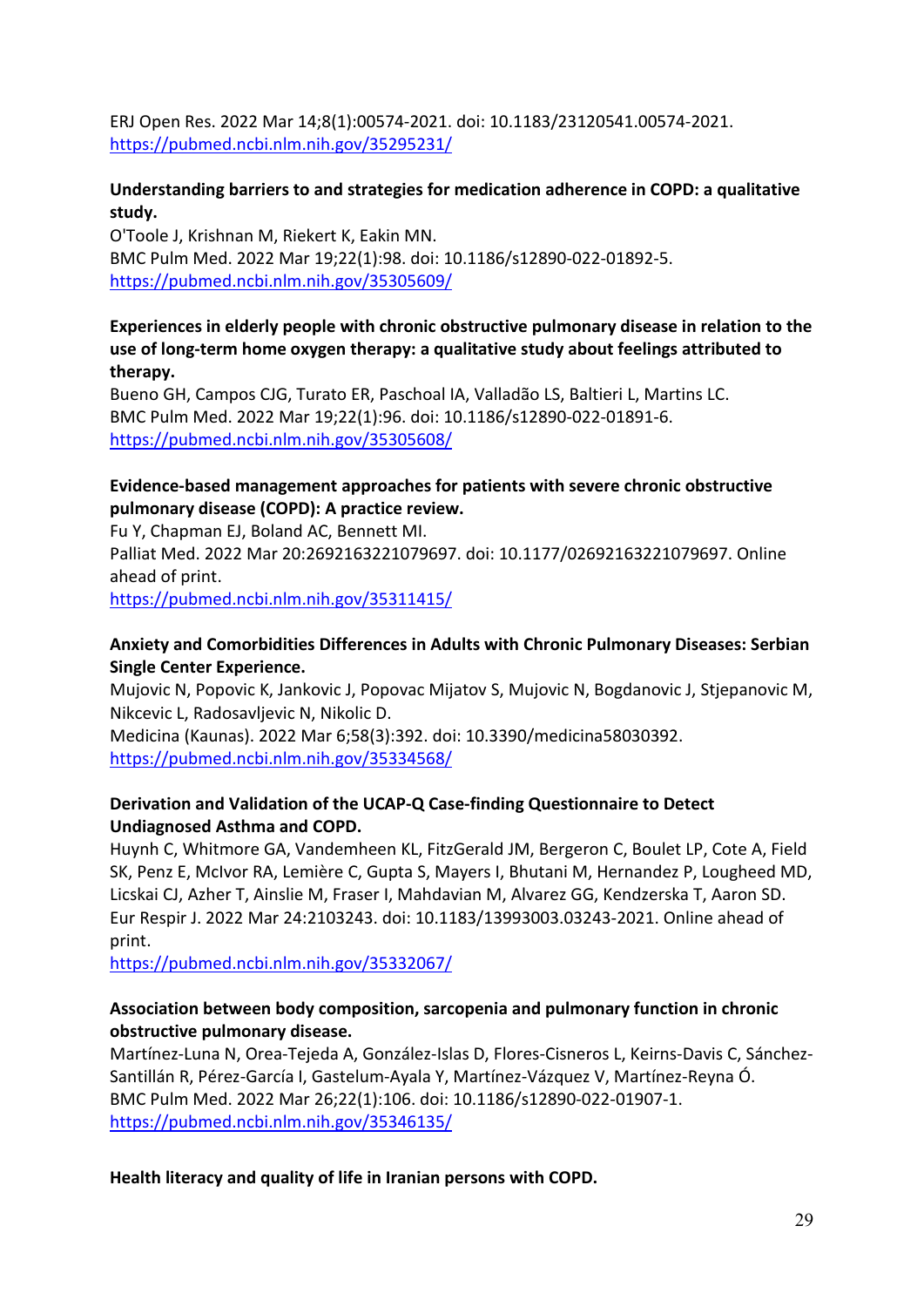Raddadi Y, Adib-Hajbaghery M.

Heart Lung. 2022 Mar 26;54:61-67. doi: 10.1016/j.hrtlng.2022.02.009. Online ahead of print. <https://pubmed.ncbi.nlm.nih.gov/35349857/>

### **A framework to support the progressive implementation of integrated team-based care for the management of COPD: a collective case study.**

Sibbald SL, Misra V, daSilva M, Licskai C. BMC Health Serv Res. 2022 Mar 30;22(1):420. doi: 10.1186/s12913-022-07785-x. <https://pubmed.ncbi.nlm.nih.gov/35354444/>

### **The indirect influence of 'invisible' support on pulmonary function among adults with chronic obstructive pulmonary disease.**

Panjwani AA, Erblich J, Revenson TA, Badr HJ, Federman AD, Wisnivesky JP. Psychol Health Med. 2022 Apr 3:1-12. doi: 10.1080/13548506.2022.2061720. Online ahead of print.

<https://pubmed.ncbi.nlm.nih.gov/35373659/>

### **Ambient Air Pollution and Dysanapsis: Associations with Lung Function and COPD in the CanCOLD Study.**

Bourbeau J, Doiron D, Biswas S, Smith BM, Benedetti A, Brook JR, Aaron SD, Chapman KR, Hernandez P, Maltais F, Marciniuk DD, O'Donnell D, Sin DD, Walker B, Dsilva L, Nadeau G, Coats V, Compton C, Miller BE, Tan WC; CanCOLD Collaborative Research Group and the Canadian Respiratory Research Network.

Am J Respir Crit Care Med. 2022 Apr 5. doi: 10.1164/rccm.202106-1439OC. Online ahead of print.

<https://pubmed.ncbi.nlm.nih.gov/35380941/>

### **Clinical Characteristics of Non-Smoking Chronic Obstructive Pulmonary Disease Patients: Findings from the KOCOSS Cohort.**

Choi JY, Kim JW, Kim YH, Yoo KH, Jung KS, Lee JH, Um SJ, Lee WY, Park D, Yoon HK. COPD. 2022;19(1):174-181. doi: 10.1080/15412555.2022.2053088. <https://pubmed.ncbi.nlm.nih.gov/35392750/>

### **Nonadherence to health promotion depending on chronic obstructive pulmonary disease severity.**

Jeong H, Kim SH, Choi S, Kim H.

Heart Lung. 2022 Apr 4;55:1-10. doi: 10.1016/j.hrtlng.2022.03.018. Online ahead of print. <https://pubmed.ncbi.nlm.nih.gov/35390548/>

### **Nationwide implementation of the self-management program "Living well with COPD": Process and effectiveness evaluation using a mixed-methods approach.**

Strassmann A, Guler M, Steurer-Stey C, Lana KD, Carron T, Braun J, Giroud P, Peytremann-Bridevaux I, Puhan MA, Frei A.

Patient Educ Couns. 2022 Mar;105(3):670-678. doi: 10.1016/j.pec.2021.06.018. Epub 2021 Jun 18.

<https://pubmed.ncbi.nlm.nih.gov/34176639/>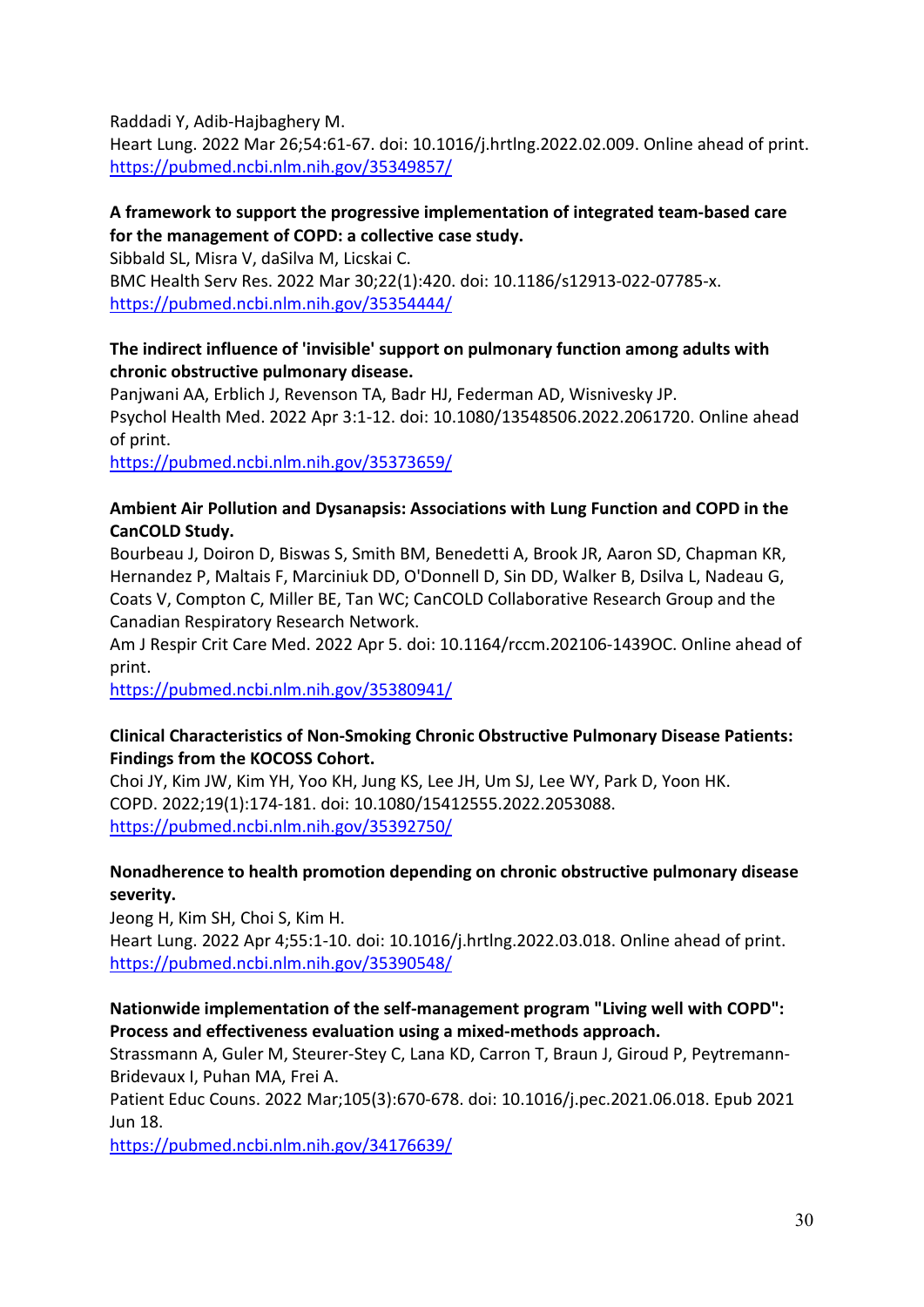#### **Can sharing clinic notes improve communication and promote self-management? A qualitative study of patients with COPD.**

Fisher KA, Kennedy K, Bloomstone S, Fukunaga MI, Bell SK, Mazor KM. Patient Educ Couns. 2022 Mar;105(3):726-733. doi: 10.1016/j.pec.2021.06.004. Epub 2021 Jun 8. <https://pubmed.ncbi.nlm.nih.gov/34175167/>

### **Effects of Education on Care Burden and Quality of Life to Caregivers of Patients with COPD.**

Kuzu F, Tel Aydın H. Turk Thorac J. 2022 Mar;23(2):155-122. doi: 10.5152/TurkThoracJ.2022.21002. <https://pubmed.ncbi.nlm.nih.gov/35404243/>

### **Impairment of scapular control in individuals with chronic obstructive pulmonary disease (COPD): Systematic review and meta-analysis.**

Boontha N, Chen S, Lin JJ.Physiother Theory Pract. 2022 Apr 11:1-16. doi: 10.1080/09593985.2022.2060885. Online ahead of print. <https://pubmed.ncbi.nlm.nih.gov/35403547/>

#### **Playing the harmonica with chronic obstructive pulmonary disease. A qualitative study.** Lewis A, Conway J, Middleton J, Startup CK, Wyatt J.

Chron Respir Dis. 2022 Jan-Dec;19:14799731221083315. doi: 10.1177/14799731221083315. <https://pubmed.ncbi.nlm.nih.gov/35412384/>

## **The Effectiveness and Harms of Screening for Chronic Obstructive Pulmonary Disease: An Updated Systematic Review and Meta-Analysis.**

Choi N, Jang S, Yoo KH, Rhee CK, Kim Y. J Korean Med Sci. 2022 Apr 11;37(14):e117. doi: 10.3346/jkms.2022.37.e117. <https://pubmed.ncbi.nlm.nih.gov/35411733/>

## **Frailty Among Older Individuals with and without COPD: A Cohort Study of Prevalence and Association with Adverse Outcomes.**

Roberts MH, Mapel DW, Ganvir N, Dodd MA. Int J Chron Obstruct Pulmon Dis. 2022 Apr 5;17:701-717. doi: 10.2147/COPD.S348714. eCollection 2022.

<https://pubmed.ncbi.nlm.nih.gov/35411140/>

**Prevalence, symptom burden and under-diagnosis of chronic obstructive pulmonary disease in Polish lung cancer screening population: a cohort observational study.** Undrunas A, Kasprzyk P, Rajca A, Kuziemski K, Rzyman W, Zdrojewski T. BMJ Open. 2022 Apr 11;12(4):e055007. doi: 10.1136/bmjopen-2021-055007. <https://pubmed.ncbi.nlm.nih.gov/35410926/>

## **Improved health status of severe COPD patients after being included in an integrated primary care service: A prospective cohort study.**

de Jong C, van Boven JFM, de Boer MR, Kocks JWH, Berger MY, van der Molen T. Eur J Gen Pract. 2022 Dec;28(1):66-74. doi: 10.1080/13814788.2022.2059070.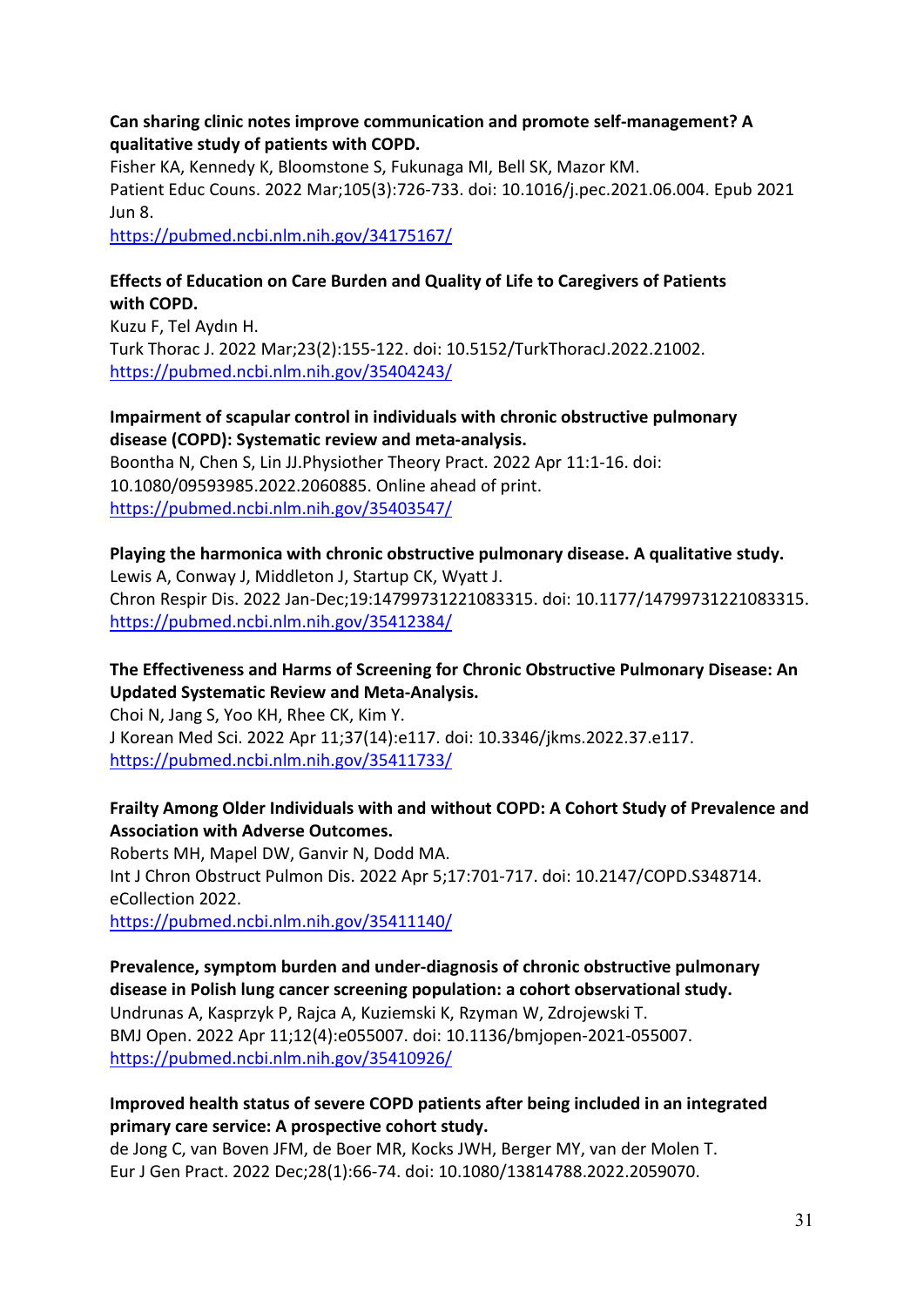#### <https://pubmed.ncbi.nlm.nih.gov/35410567/>

### **Impact of Patient Assistance Programs on Hospital Visits in Patients With Chronic Obstructive Pulmonary Disease or Asthma.**

Gallman BN, Huddleston JW, Ray ME, Smith SE.

J Pharm Pract. 2022 Apr 15:8971900221087136. doi: 10.1177/08971900221087136. Online ahead of print.

<https://pubmed.ncbi.nlm.nih.gov/35428409/>

#### **Prognosis of Patients with COPD Not Eligible for Major Clinical Trials.**

Çolak Y, Nordestgaard BG, Lange P, Vestbo J, Afzal S.

Am J Respir Crit Care Med. 2022 Apr 19. doi: 10.1164/rccm.202110-2441OC. Online ahead of print.

<https://pubmed.ncbi.nlm.nih.gov/35438616/>

#### **Comparing Self-management Programs with and without Peer Support Among Patients with Chronic Obstructive Pulmonary Disease.**

Aboumatar H, Garcia Morales EE, Jager LR, Naqibuddin M, Kim S, Saunders J, Bone L, Linnell J, McBurney M, Neiman J, Riley M, Robinson N, Rand C, Wise R.

Ann Am Thorac Soc. 2022 Apr 20. doi: 10.1513/AnnalsATS.202108-932OC. Online ahead of print.

<https://pubmed.ncbi.nlm.nih.gov/35442179/>

### **Potential clinical implications of targeted spirometry for detection of COPD: A contemporary population-based cohort study.**

Çolak Y, Nordestgaard BG, Vestbo J, Afzal S, Lange P.

Respir Med. 2022 Apr 15;197:106852. doi: 10.1016/j.rmed.2022.106852. Online ahead of print.

<https://pubmed.ncbi.nlm.nih.gov/35461169/>

### **Comparing Self-management Programs with and without Peer Support Among Patients with Chronic Obstructive Pulmonary Disease.**

Aboumatar H, Garcia Morales EE, Jager LR, Naqibuddin M, Kim S, Saunders J, Bone L, Linnell J, McBurney M, Neiman J, Riley M, Robinson N, Rand C, Wise R.

Ann Am Thorac Soc. 2022 Apr 20. doi: 10.1513/AnnalsATS.202108-932OC. Online ahead of print.

<https://pubmed.ncbi.nlm.nih.gov/35442179/>

### **Prognosis of Patients with COPD Not Eligible for Major Clinical Trials.**

Çolak Y, Nordestgaard BG, Lange P, Vestbo J, Afzal S.

Am J Respir Crit Care Med. 2022 Apr 19. doi: 10.1164/rccm.202110-2441OC. Online ahead of print.

<https://pubmed.ncbi.nlm.nih.gov/35438616/>

**Self-Reported Physician Diagnosed Asthma with COPD is Associated with Higher Mortality than Self-Reported Asthma or COPD Alone - A Prospective 24-Year Study in the Population of Helsinki, Finland.**